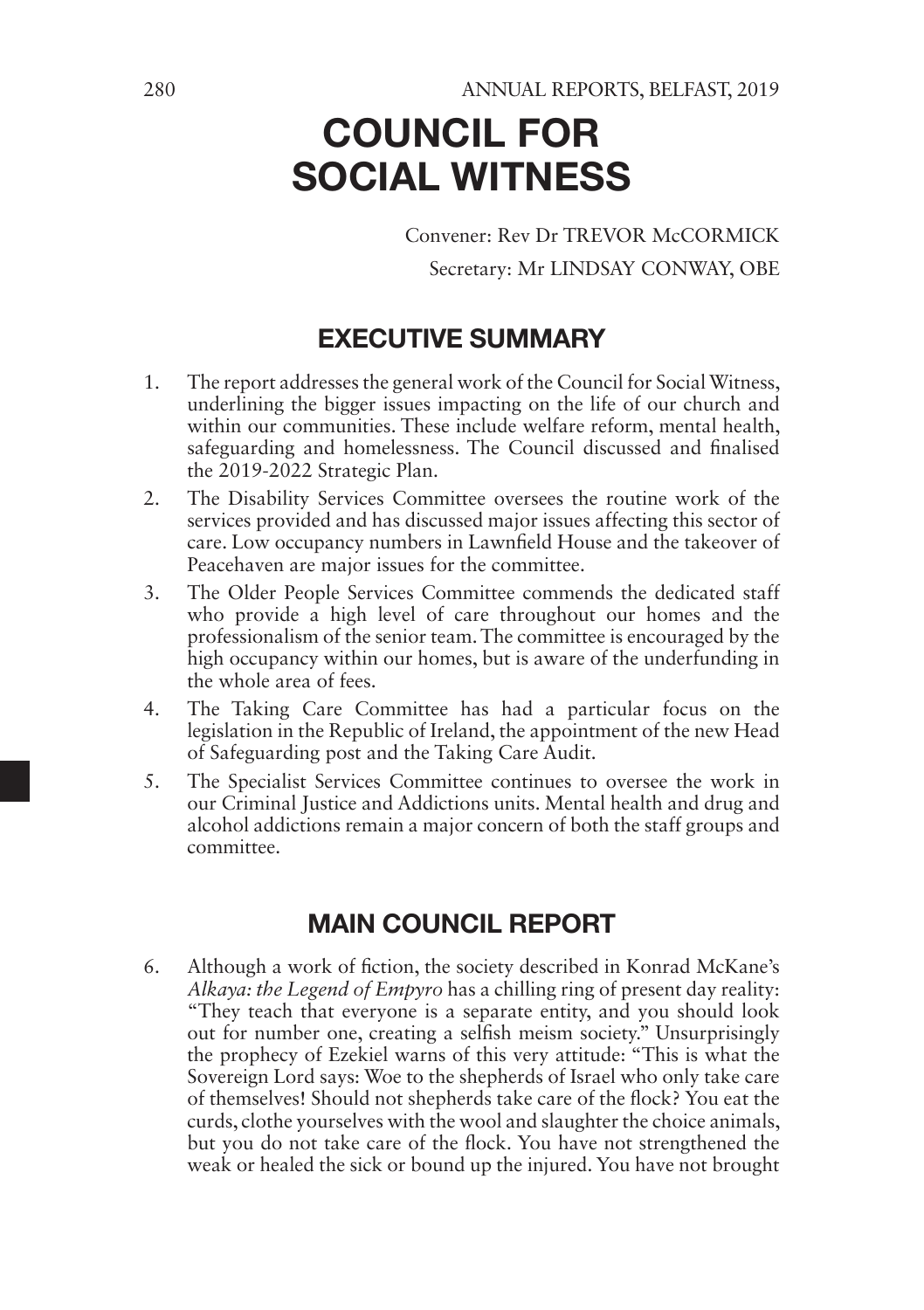back the strays or searched for the lost. You have ruled them harshly and brutally." (Ezekiel 34:2-4)

- 7. It is against this backdrop that the Council for Social Witness continues its diverse work, spurred on by the Council's vision statement, 'People matter to God!' and its aim 'To live out the love of Christ through a caring Church within our communities.' We continue to care for and minister to 'the weak, sick and injured', and through daily worship, Bible study, and personal witness endeavour to bring back 'the strays and the lost'. And this with compassion, or as in Eugene Peterson's paraphrase of 2 Corinthians 5: "We work urgently with everyone we meet to get them ready to face God. God alone knows how well we do this, but I hope you realize how much and deeply we care. …Christ's love has moved me to such extremes. His love has the first and last word in everything we do."
- 8. In previous years the Council's report has concluded with an acknowledgement of the dedicated and professional leadership of staff, in homes and units, and particularly in Assembly Buildings. This year the report begins with a focus on staff, for in October the Residential and Supported Services Manager, Linda Wray, was appointed manager of the Croft Community, working with adults with learning disabilities to help them live fulfilling lives within the community. For 26 years Linda made an unparalleled contribution to Social Witness throughout the church and wider community. Her passion and compassion have been a motivation for herself and the innumerable individuals and groups with whom she had contact. Beginning with the Presbyterian Residential Trust, Linda brought vision and energy as that work approached its 70th anniversary. With her inspiration and guidance facilities were renewed and the work expanded with regular refurbishments and the replacement of Corkey House and Sunnyside House, the creation of Harold McCauley nursing home and, most recently the re-location of Ard Cluan House and York House to the magnificent Trinity House in Garvagh. Linda's responsibilities increased with a developing ministry for those with disabilities and special needs. The development of Willow Brook and Topley Court in Coleraine, and taking responsibility for Aaron House, Lawnfield House and Peacehaven is evidence of her boundless energy and uncontainable enthusiasm for work and witness. Nor did she spare herself in deputation work, through which Linda not only shared the news of this aspect of PCI's mission and ministry, but encouraged many others to get practically involved, making twiddlemuffs, fundraising, gardening, befriending residents, developing the 'Christmas Cracker' scheme, and the list could go on. Unseen have been the many ways in which Linda supported staff in the office and in the various facilities with thoughtful and kind words and gifts, expressing concern, understanding and support. Such a record of ministry and service is an example to all and Linda deserves warm thanks and appreciation.
- 9. The Council recognises the high professional standards of the Senior Team and their personal commitment to the work of the Council.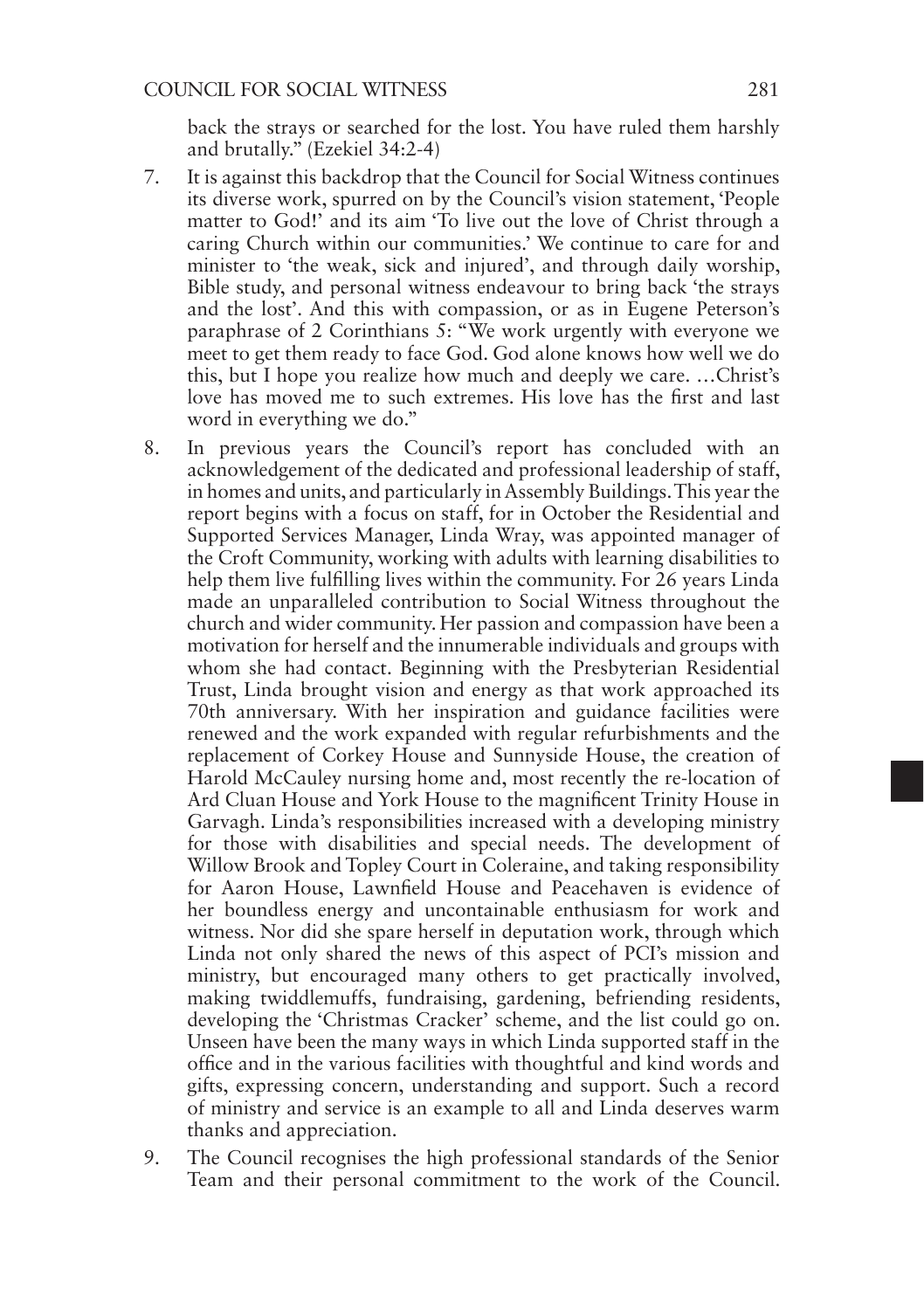A new senior staff structure has been agreed and implemented (see Appendix 1).

- 10. During the year there have been several opportunities to celebrate: anniversaries in River House and Harold McCauley House; first place award to River House for Best Kept Health and Social Care Facility in the South Eastern Health and Social Care Trust Region; and the Long Service and Recognition Awards celebration when the array of commitment and creativity throughout the Council and in many congregations was both humbling and inspiring.
- 11. Nevertheless, it is important to report some significant challenges encountered by the Council and its committees during this past year. There are financial strictures limiting this work – the continuing absence of local government ministers has resulted in little or no increase in funding although there are increasing costs attached to the services provided. Although it is a constant struggle to 'live within our means' there is a careful management of resources at all levels and diligent stewardship of what is entrusted and available to this area of witness.
- 12. Regarding property, the Council reports the sale of Denegarth House at Mallusk and the marketing of York House in Portrush. There are some legal processes to be sorted before Ard Cluan in Londonderry can be placed on the market. At the time of writing the legal arrangements regarding Peacehaven in Greystones continue to be a source of much legal enquiry and discussion. It is hoped that this protracted business can be satisfactorily resolved in the near future. The wise and patient guidance of the General Assembly's Solicitor is, as ever, greatly valued.
- 13. The work of the Council is never static. There are increasing needs, new opportunities and emerging challenges. During the year there has been growing awareness of the increasing need for dementia care, the explosion of scams and hoaxes aimed at all age groups, and the increase of domestic abuse. Recognising that resources of time, finance, and personnel have to be deployed with discernment the Council and its committees have given prayer, thought and time to formulating a strategic plan for the Council's work over the next three years.
- 14. The Council is greatly concerned that the infrastructures and institutions within social care are broken and no longer fit for purpose. In recent weeks the Church Leaders have had a series of 'Civil Society Dialogue' events involving MLAs and community leaders, including many of the Council senior staff (giving them an opportunity to tell their stories). Staff were able to state that health and social care was on its knees, that education was in crisis, that housing was not fit for purpose, and farmers and the business community who attended brought their concerns in relation to Brexit.
- 15. Hebrews 13, verse 16 says, "Make sure you don't take things for granted and go slack in working for the common good; share what you have with others. God takes particular pleasure in acts of worship – a different kind of sacrifice – that take place in kitchen and workplace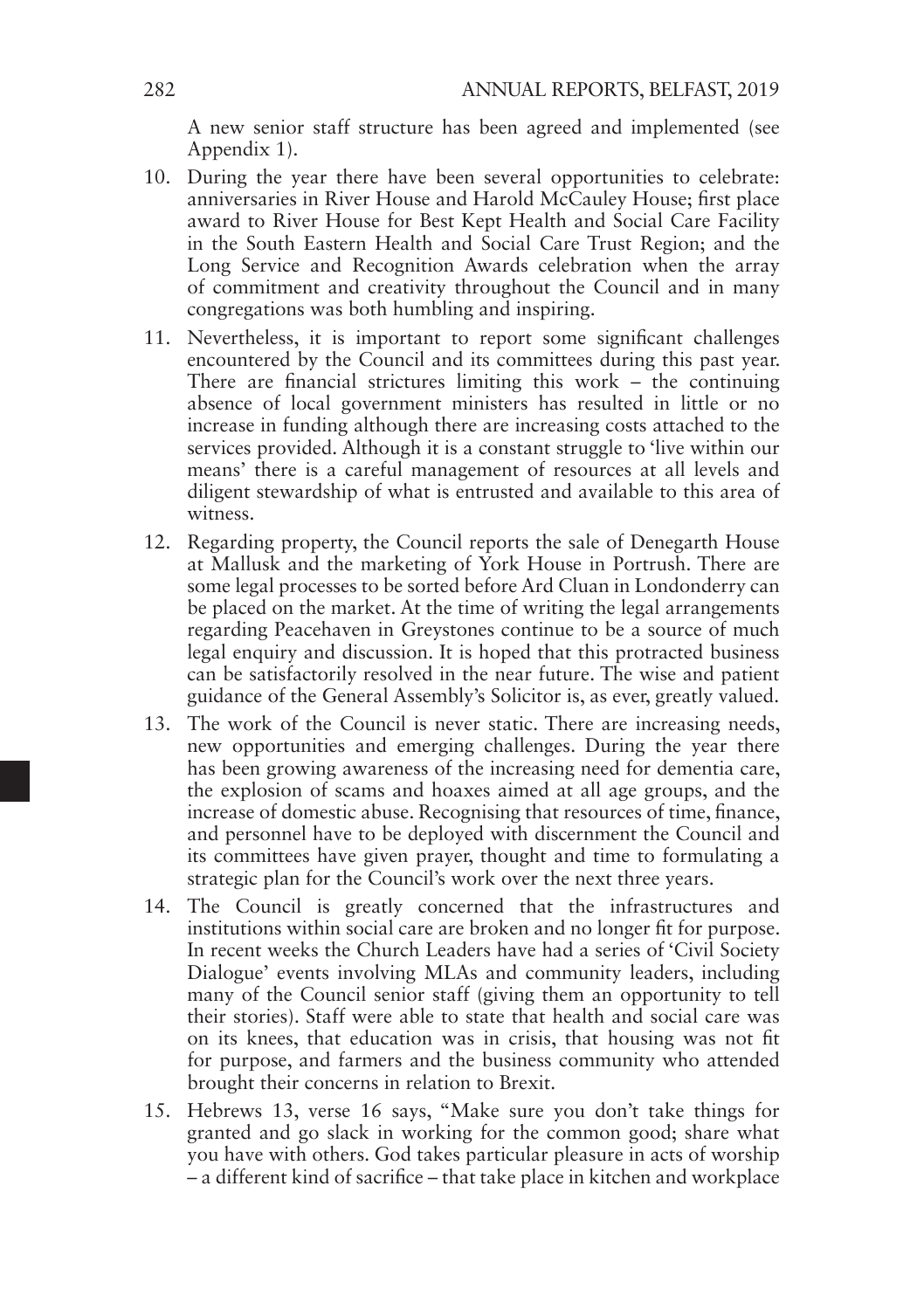and on the streets." Eugene Patterson in his introduction to the book of Hebrews states this: "The focus becomes clear and sharp again. God's action in Jesus. And we are free once more for the act of faith, the one human action in which we get in the way, but the way." That is Social Witness in 2019, a different way of navigating through the poverty and reduced services. Darren McGarvey in his book 'Poverty Safari' states "Poverty is a quicksand that consumes us despite our best efforts to escape its pull. Poverty is at an all-time high, with any hope of reducing child poverty by 2020, basically evaporated." The church has always connected well with the overall welfare of its members and the wider community, both as service-providers and advice givers.

- 16. The Council received a report following the recent 'Homeless & Housing' seminar hosted by Union College. This seminar dealt with the whole issue of civil and human rights in relation to the right to have a home. The main speakers gave a comprehensive overview of the state of social housing in Northern Ireland with particular reference to these facts: that the Northern Ireland Housing Executive may have to decommission 43,000 homes in the coming years as being unfit and that 148 of our fellow citizens have taken their own lives while awaiting housing since 2011; that housing associations are not meeting targets and welfare reform is impacting on the ability to pay rent, housing association rentals being higher than housing benefit. The whole stigma of homelessness was highlighted. The Council Secretary as a panel member was able to outline how our Church was to respond to many of these issues in a pastoral way.
- 17. **ScamwiseNI.** The Council welcomed the new Scamwise initiatives, involving the uniformed youth organisations and the Post Office. A challenge programme will be launched with the main uniformed organisations in the summer and the Post Office now provides valuable advice and support to all customers experiencing scams or the threat of a scam. Earlier in the year the Moderator, Rt Rev Dr Charles McMullen, endorsed the ScamwiseNI key message: 'If you can spot a scam, you can stop a scam.' He also encouraged clergy and church members to spread the Scamwise message to friends and family, especially those who would be more susceptible to scams: "It is important that we all become more aware of the daily potential of being scammed – which could be online, by telephone or at our own front door. As a Church we are committed to playing our part in getting that information into congregations." The Consumer Council released figures from its Consumer Insight Survey revealing that 32% of people have been targeted by a scam in the last three years – with emails being the most common form of fraudulent attempt, accounting for 74%. Scamwise material will be available for all congregations at the General Assembly.
- 18. **Flourish.** The Council continues to support and promote the Flourish programme and encourage more ministers and pastoral workers to take advantage of the training materials. Mental health issues have dominated many of our discussions over the past year along with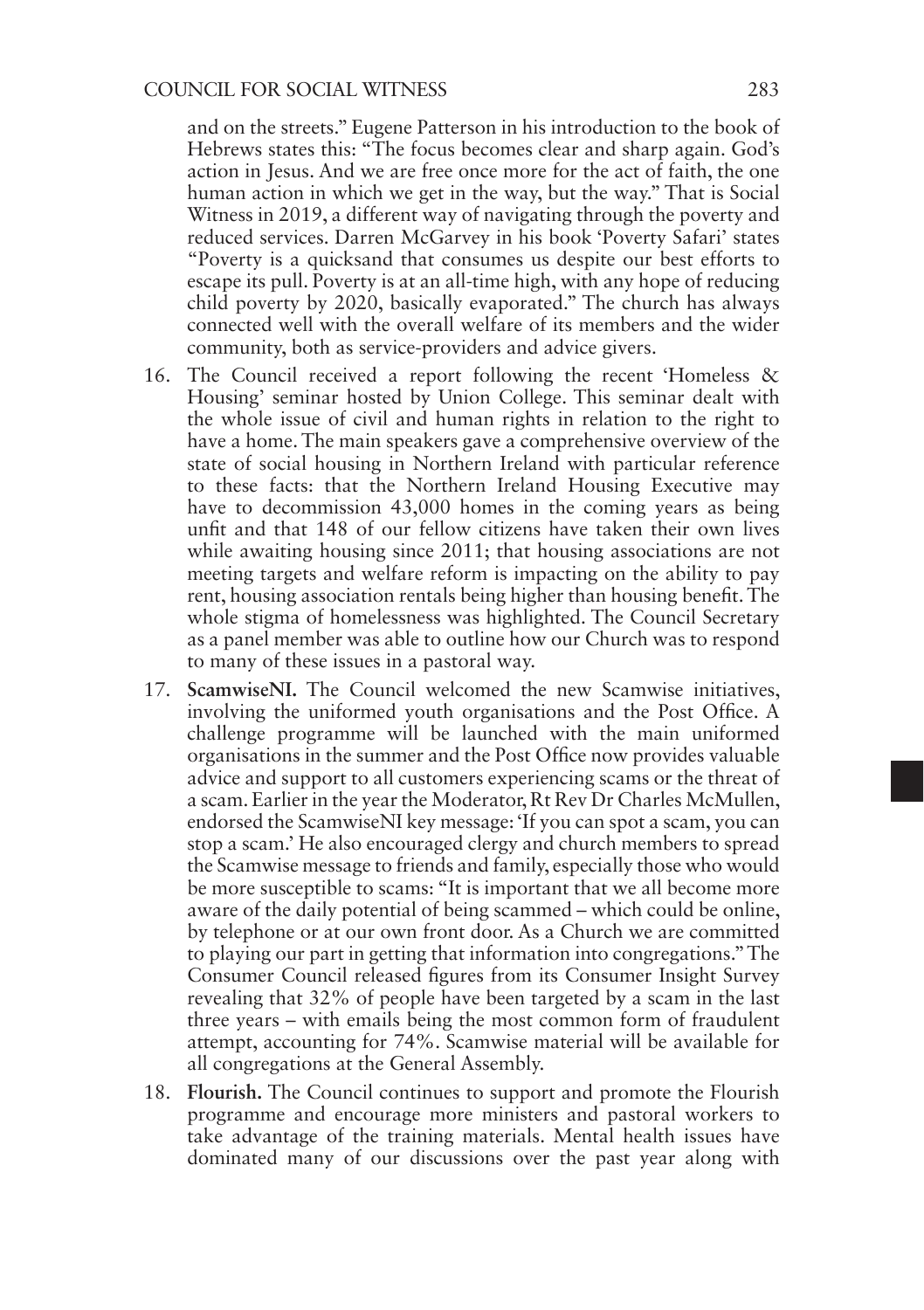dementia, drug and alcohol abuse, suicide and the aftercare of families. The growing issue of loneliness and isolation of all age groups is clearly linked to the general mental health and wellbeing of society, an issue which our Council and congregations must address.

19. **Dr Paul Gray.** The Council congratulates Dr Paul Gray and wishes him God's richest blessings on the occasion of his retirement from the Presbyterian Children's Society. It has appreciated Dr Gray's support over the years, especially in the area of Taking Care and the launch of the 'pocket guide' series of resources.

#### Strategic Objectives 2019-2022

- 20. The Council in auditing its Strategic Plan 2015-2018, celebrated that out of 74 individual action points, 40 were achieved, 25 part-achieved and 9 not achieved at all. In reviewing the audit, the Council acknowledged that there needed to be a clear separation of the professional tasks and the strategic planning of the Council and committees, as the Council embarked on a new strategic planning process. This resulted in all routine and mandatory tasks being removed. Both the committees and Council spent considerable time in discussing the strategic objectives for 2019-2022, focusing on the major tasks, as detailed in Appendix 2.
- 21. This has been one of the busiest periods ever for our Council. It finds itself being challenged on a regular basis by so many external factors. Funding is agreed by government departments and trusts, admissions depend on trusts agreeing the appropriate packages. Repairs and redecoration are dependent on housing associations. Occupancy and staff retention are at an all-time high and the use of agency staff has been greatly reduced. Under-funding is a major issue in many areas of work, especially in the whole area of Dementia Care. RQIA Inspections are in the main very positive and feedback from residents and relatives very encouraging. The following reports of each of the committees present a kaleidoscope of care and witness that has been undertaken and the strategic plan indicates how this is to be maintained and extended. A key area is that of "engagement" – Social Witness is a work in which the whole Church could and should be involved. Much is already being done at local level, more could be done by sharing good practice and spurring one another on in good work. Members of the Council and staff would welcome opportunities of deputation to share the good news of this witness of PCI and encourage wider participation.

# DISABILITY SERVICES COMMITTEE

22. **Disability Units.** The committee continues to be encouraged by the work being done and care provided in Aaron House, Lawnfield House, Willow Brook/Topley Terrace and the Kinghan Church, with positive reports being received from RQIA visits and inspections.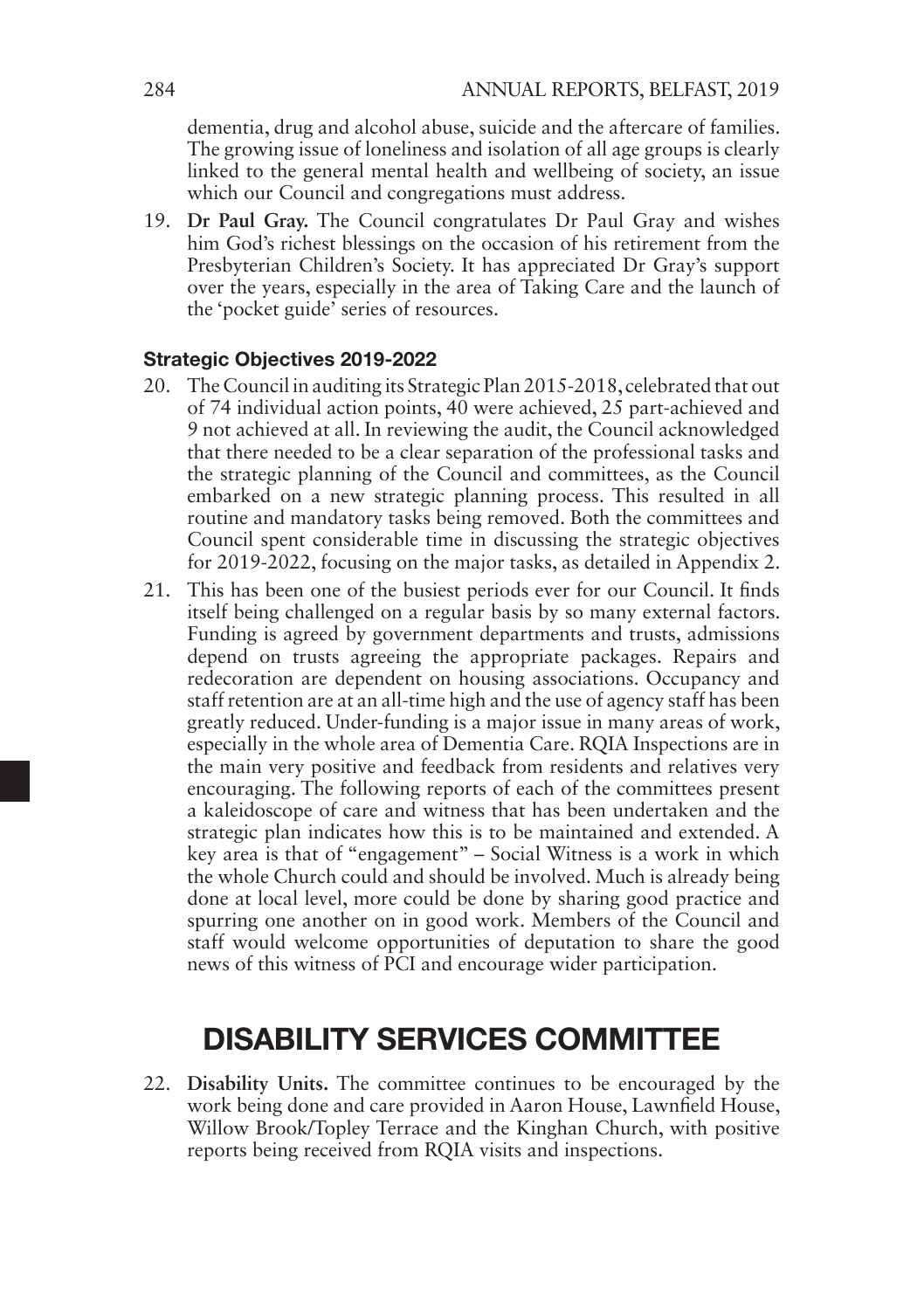- 23. **Managers and Staff.** The committee deeply appreciates the care and commitment shown by the managers and staff in each of our facilities to our residents, clients and their families, and prays that they will know God's blessing as they seek to provide the best possible environment in which they may blossom and flourish both as individuals as well as caring communities.
- 24. **Aaron House** residents and Day Centre clients enjoy a very positive experience through a range of activities both in-house and within the wider community. Good working partnerships are maintained with everyone involved in both residents' and clients' care. The sensory garden has been extended by Eden Landscape Gardening and will provide a lovely outdoor setting for all.
- 25. **Lawnfield House** has not seen the increase in occupancy rates hoped for during 2018, leaving the home facing very challenging financial pressures. Lawnfield is a specialised centre for respite and short-term care but also has some permanent residents. The committee continues to both monitor the situation carefully and consider ways to improve the financial viability of the home. The Council has agreed that it makes an approach to the Muckamore Hospital Review group to inform them that there is some capacity to take a small number of discharged patients.
- 26. **Willow Brook and Topley Terrace** continue to provide a high standard of service to the adults living in this supported housing scheme. Some property issues need to be resolved in order for the tenants to be able to use the sun room which has been out of bounds for some time.
- 27. The takeover of **Peacehaven Trust** continues to prove challenging on a number of legal aspects. However, the three properties are at full occupancy, with renovations and alterations having been completed in Blake House and Applewood House, with further work planned to improve the quality and use of the properties. Improvements to the care packages for the residents have also been made and are kept under continual review.
- 28. '**Christmas Cracker**' enjoyed another successful year, being held in five locations – McQuiston Memorial, Belfast; West Church, Bangor; Hillsborough; New Row, Coleraine; and Lislooney, Armagh. A task group will explore the development of this valuable respite resource to other locations within local presbytery areas.
- 29. The **Kinghan Church** continues to operate as a church and a community for deaf people in Northern Ireland. The committee appreciates the support of Rev Will Murphy, the Church of Ireland Minister for the Deaf, who is currently covering the majority of Sunday Services held in Kinghan and, also, the pastoral care being provided by Mrs Judith Currie, Congregational Support Worker. The committee is also glad to see increasing links being established between Kinghan and Windsor congregation, enabling the life and witness of Kinghan to move forward. The Kinghan Church Task Group has agreed to formalise links with Windsor congregation and the streaming of services to other congregations.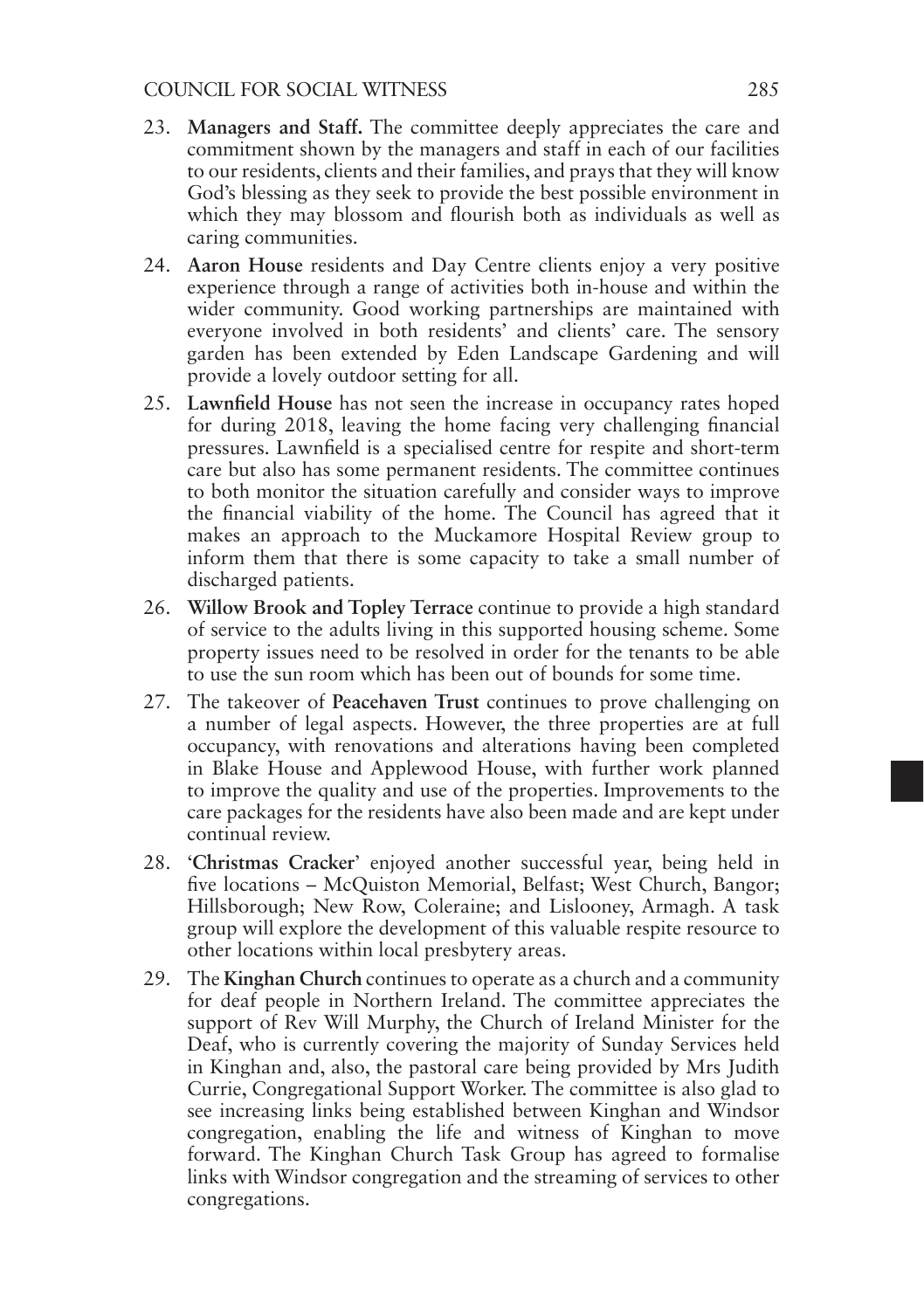- 30. The committee continues to be concerned about the impact of welfare reform on individuals and families living with disability on a day to day basis. The lack of a working Stormont Assembly only serves to make life more difficult for such families, compounding the pressures upon them as additional support measures are not being explored, proposed or implemented.
- 31. In seeking to implement our strategic objectives, the committee will continue to examine the viability of, and options for, our present homes and units, so that it can build on the excellent provision they offer; develop current and additional practical initiatives, such as 'Christmas Cracker'; and explore new opportunities in areas of disability in which the Council is not yet involved.
- 32. The Disability Services Committee greatly appreciates the contribution made by Local Support Committee members and 'Friends of' groups who enhance the work through the provision of activities, outings, fundraising, spiritual input, quality auditing and so on.
- 33. Finally, a word of deep gratitude and best wishes to Linda Wray for her vision and commitment to all things disability. From the planning and opening of our first housing project, Willow Brook in Coleraine, to our latest addition, Peacehaven, Co Wicklow, and everything in between, not least 'Christmas Cracker', Linda made an incredible contribution to the work of Social Witness over her years of service. She made a huge difference to people's lives in the field of learning disability and the Council wishes her every blessing in her new role with the Croft Community, Bangor.

PETER DICKINSON, Convener

# OLDER PEOPLE SERVICES COMMITTEE

- 34. **Presbyterian Residential Trust.** This year as a denomination the Council give thanks to the Lord for PRT which was established 70 years ago. The Council pays tribute to the vision that established this important ministry to older people, which has enabled us through the years to be a witness for our Lord and Saviour, Jesus Christ to the residents in our homes and their families. The work of Older People Services seeks to continue the work established 70 years ago and build on that excellent foundation through the development of the work of the homes.
- 35. **Council Staff.** The committee would pay tribute to the staff of the Council for Social Witness in Assembly Buildings for their faithful commitment to the work of Older People Services.
- 36. The committee are grateful to Presbyterian Women for their ongoing support of the Dementia Project in Trinity House, the provision of  $£15,000$  to assist with the Caravan Project and staff training is much appreciated. This innovative protect will assist greatly in the overall management of residents with dementia and in their socialisation with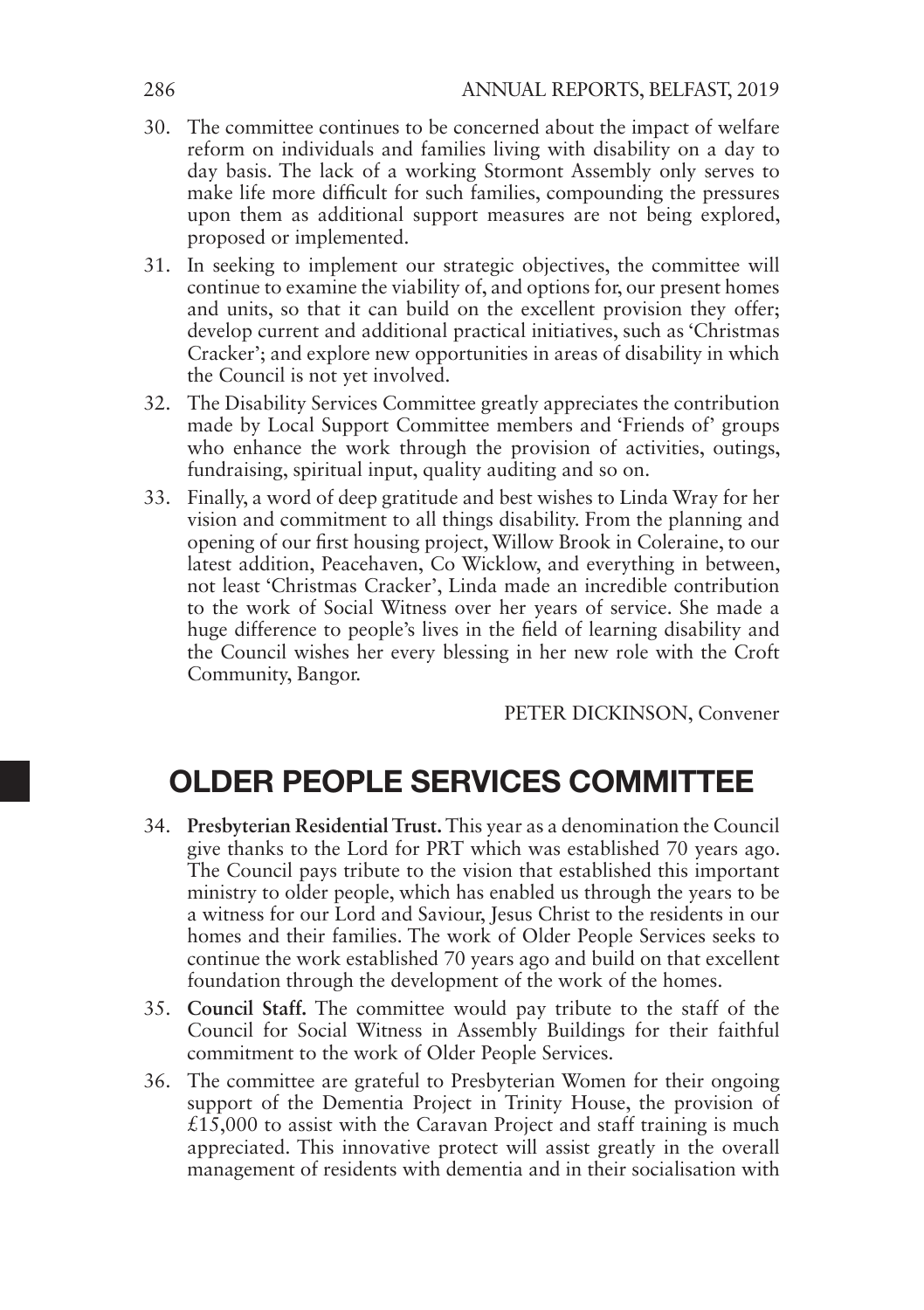family and friends. The committee also acknowledge the gift of a red phone box from the Northern Ireland Prison Service.

- 37. **Staff and Volunteers.** The committee is also indebted to a large number of staff and volunteers who provide a high standard of care and support in our homes on a daily basis.
- 38. **Activity Coordinators** are now in place in most homes. It is hoped that all homes will have an activity coordinator soon.
- 39. **Estates Reviews** have been completed by Colin Muldoon, retired RQIA inspector, in Adelaide, Corkey, River, Sunnyside, Aaron, Lawnfield, Carlisle and Thompson Houses.
- 40. Our new **Property Service Advisor**, Mr Harry Orr, is doing an excellent job. Harry is working alongside Older People Services homes' handymen and with the housing associations responsible for the maintenance in the homes.
- 41. **Harold McCauley House Flood Protection.** This has now been completed. Discussions have taken place with the Western Health and Social Services Trust with regards to arranging a practice evacuation with the ambulance service to ensure that residents could be taken to safety in the event of a flood.
- 42. **Dementia Unit.** The Older People Services Committee has agreed to explore the extending of Harold McCauley to accommodate a dedicated dementia unit.
- 43. **Scamwise NI.** Lindsay Conway has been attending the Scamwise NI meetings in conjunction with the PSNI. Scamwise leaflets will be distributed to congregations in the near future.
- 44. The Council has been able to appoint new **Home Managers** for Corkey House and River House. It is hoped that the vacancy for Home Manager at Harold McCauley House will be appointed at the earliest opportunity.
- 45. T**op-up fees.** This issue remains under review.
- 46. **Occupancy** in all homes remains good. (See Appendix 4)
- 47. **Strategic Objectives.** The committee has spent a significant amount of time considering how to develop our strategic objectives for 2019- 2022 and would present the following to build on the excellent work previously achieved.

NIGEL REID, Convener

# TAKING CARE COMMITTEE

48. **Head of Safeguarding.** Following a long vacancy in Taking Care, a new Head of Safeguarding has been appointed. This new post will be key to both safeguarding in congregations and to the Council as a service provider.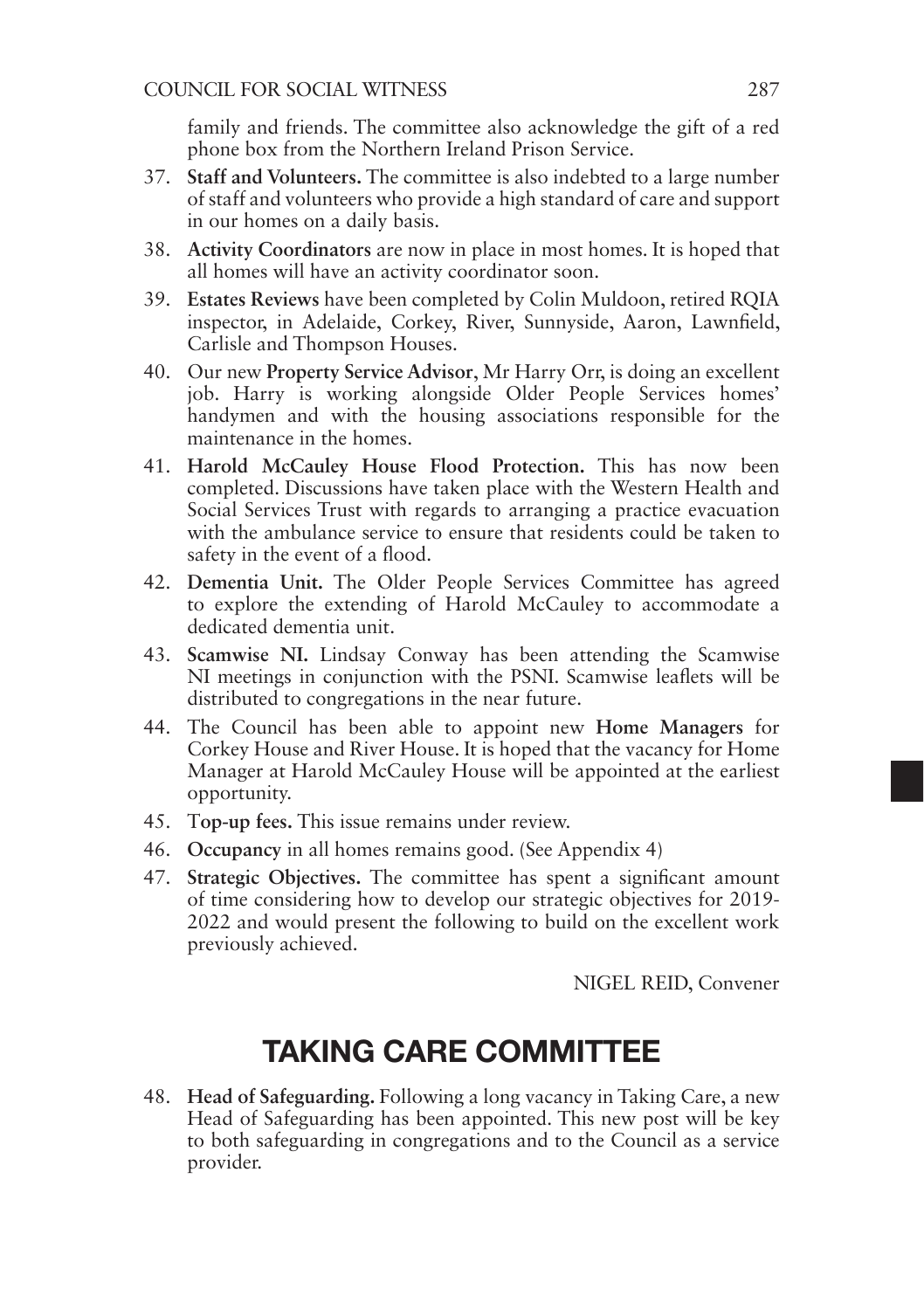- 49. **Jurisdictions.** Safeguarding in PCI covers two jurisdictions. In order to adequately advise and represent the congregations in the Republic of Ireland, a task group was created to consider issues which have arisen due to the legislation, Children First Act 2015 and Tusla Child and Safeguarding Policy, Procedure and Practice. Several congregations and ministers had concerns and these became clear after meetings on 25 November 2018 and 26 February 2019. Progress has been made to provide congregations with the required documents to display on church premises; namely a PCI child safeguarding statement and child protection risk assessment statement.
- 50. **Republic of Ireland.** The Garda Vetting Act 2016 requires the individual to be vetted for the venue, unlike Access NI which vets the individual. This causes difficulties with the installation of ministers as the 'Call' is not recognised. Ministers must be vetted for all the hospitals, residential homes, schools they are associated with. No exceptional circumstances exist to accommodate visiting preachers from outside the ROI, missionaries or other accredited preachers. Kirk Sessions in these congregations need to be updated on these matters as they are responsible for oversight of all safeguarding issues.
- 51. **Training.** The day to day work of our Taking Care office has continued during the prolonged vacancy with the administrator organizing a total of 138 events: 34 Foundation training, 97 Refresher training and three Designated Persons training sessions during 2018. The committee is grateful for the input of both members of staff as during 2018 they processed 1,671 Access NI checks and 465 Garda vetting forms.
- 52. The **Taking Care Audit** has recently been sent to congregations (see Appendix  $\overline{5}$ ). This will afford the committee an opportunity to assess the effectiveness of our policies and procedures and plan for the future needs of safeguarding with the denomination.
- 53. T**raining Review Task Group.** The Taking Care Committee plans to review all aspects of its existing training, looking at the possibility of introducing e-training for the Foundation component. The committee looks forward to the recommendations of the task group working with the recently appointed PCI Head of Safeguarding to advance all aspects of this important ministry.
- 54. **Staff.** The Ccommittee is indebted to Cathy Mullin, assisted by Marjorie Coulter for their dedicated work during the time of the prolonged vacancy.

PAMELA MARSHALL, Convener

# SPECIALIST SERVICES COMMITTEE

55. **Staff.** The committee wishes to acknowledge the continued dedication of all staff working at Carlisle House, Gray's Court, Thompson House and also the support of CSW office staff.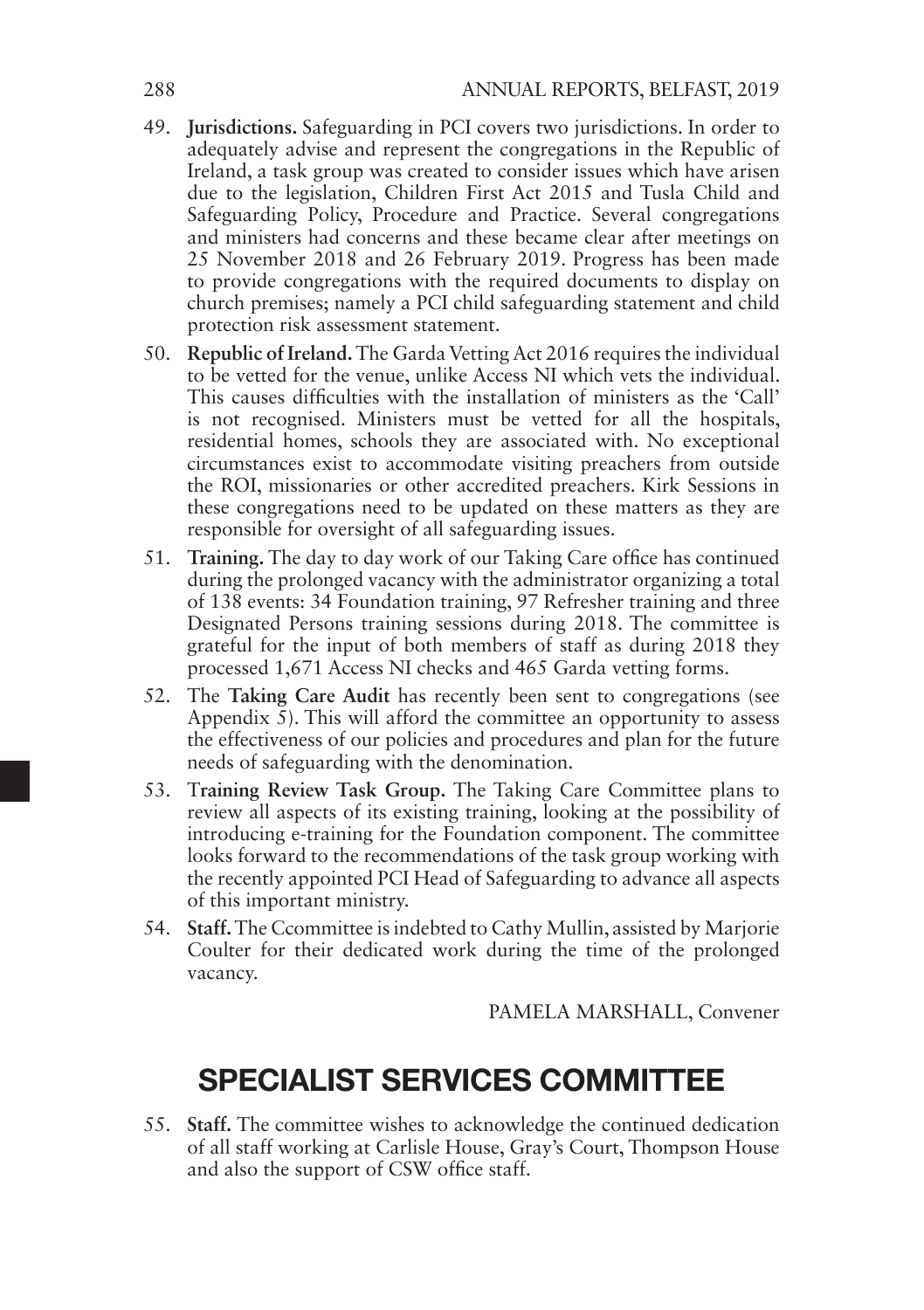- 56. **Thompson House:** 
	- (a) During 2018, 63 residents were accommodated. Six bible studies took place with an average of five residents attending each session. At times the Christianity Explored course was used; at other times staff facilitated issue based studies. Gideon Bibles have been provided for all bedrooms. Staff find these useful as they have a list of verses at the front that help residents deal with particular issues they are struggling with.
	- (b) Issues with drugs continue to be a problem area for the majority of residents. On the Probation Board for Northern Ireland's (PBNI) website, PBNI's Director of Rehabilitation, Dr Geraldine O'Hare states: "Within Probation 76% of people who are on supervision are assessed as having an alcohol or drug offending related problem. That means that drug or alcohol abuse directly contributed to their offending behavior. There is a well-established link between drugs, alcohol and crime. In fact, one of the biggest factors that influences whether someone will reoffend is their use of drugs and alcohol." That means at least 76% of Thompson House clients will have issues with alcohol and drugs.
	- (c) Throughout 2018 there were nine serious incidents that raised incident reports to PBNI and Supporting People. After all incidents staff are offered support from the Inspire counselling service, other staff and from the wider Presbyterian Church.
	- (d) PBNI state that 80% of clients on Extended Custodial Sentence licenses on release from prison are recalled for breaching their license condition. During 2018 only 25% of Thompson House clients were recalled for breaching license conditions.
	- (e) Each resident is allocated a key worker who will engage with residents and help them address any issues which have led to their offending behaviour and will help them to move on to appropriate accommodation when they leave Thompson House.
- 57. **Carlisle House:** 
	- (a) 2018 has been one of the most challenging years with regard to recruitment of staff. Two senior members of staff required periods of six months' sick leave, while two other staff members also availed of maternity leave. Replacing highly trained and valuable staff is difficult; three new staff was sourced; two only stayed for a short period citing that the job was too stressful, and one nurse is currently on probation as a result of having difficulty adjusting to the post. Historically, recruitment for qualified therapeutic posts has been difficult.
	- (b) As Carlisle House seeks to continue to provide the quality treatment which is required by the Public Health Agency and Health Trusts, then this issue of recruitment must be resolved.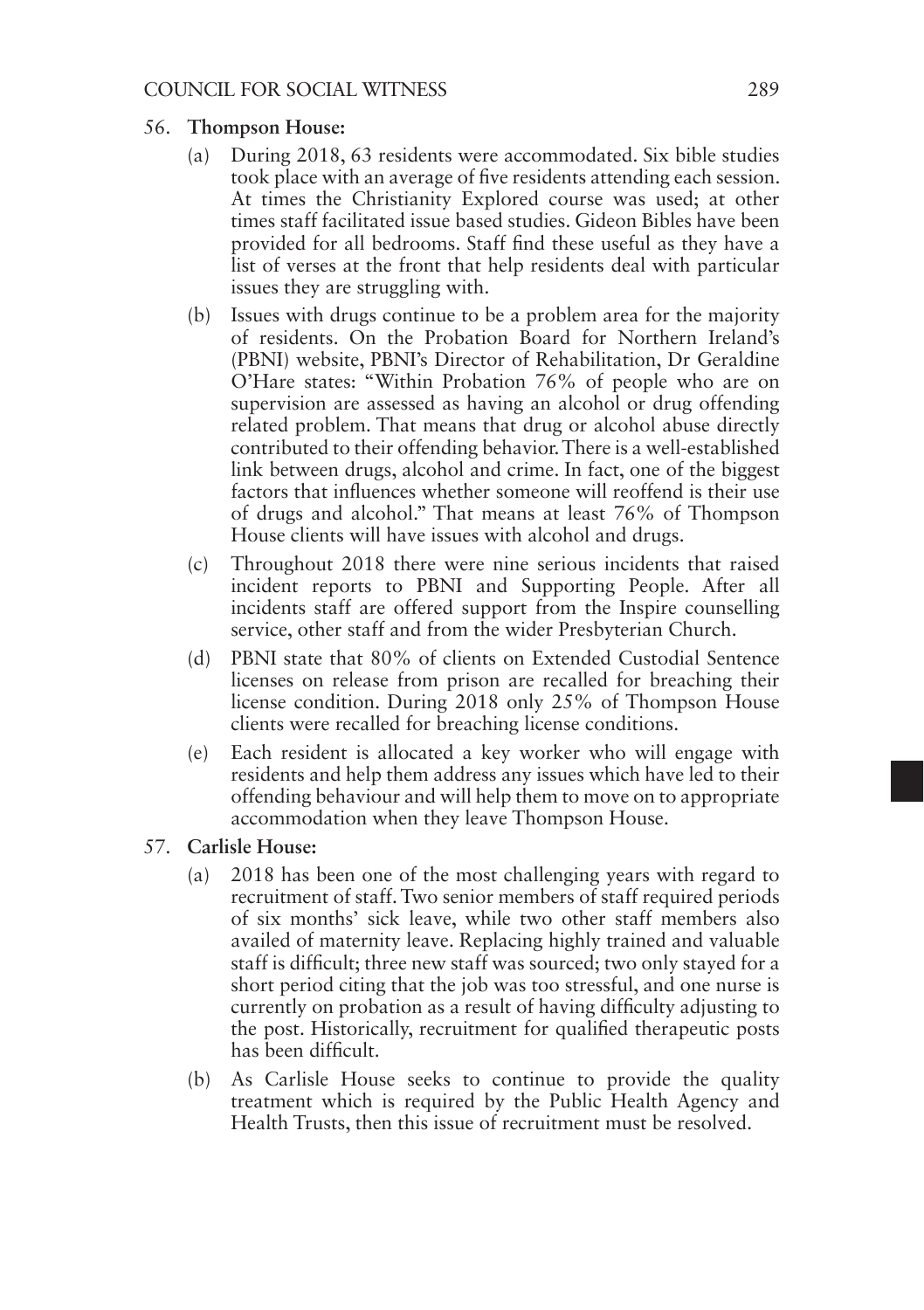- (c) Referrals from the Community Addiction Teams are becoming more complex, with an increasing number with comorbid conditions. The majority of referrals are now coming from one of the two detox hospitals, Downshire and Holywell. This has resulted in making it more difficult to meet the contract bed day target for each Trust, Belfast and Northern. This is due to keeping 'empty' beds to dovetail with seamless transitions to ourselves. Staff works extremely hard in trying to manage this seemly impossible task.
- (d) Carlisle House continues to develop the Integrated Systemic Approach to treatment, drawing upon Attachment, Narrative and Systemic theories and concepts. Feedback from Clients remains very positive. One client stated that she had been to several of other treatment centres and found their programme didn't come anywhere near the quality and effectiveness of the treatment she had received at Carlisle House.
- 58. **Gray's Court.** Supported living continues to run with a high rate of occupancy under the management and care of Frances Craig.
- 59. **Strategic Objectives.** A lengthy discussion took place with regard to new Specialist Services Committee Strategic Objectives for 2019-2022. It was decided to recommend three new objectives for approval by the Council. The first two objectives relate to the work championed by the 2015-2018 Strategic Plan; seeking to add to and enhance the work already completed.
- 60. **Dr Gillian McBride** has stepped down from the committee after completing her term as a member. The committee wishes to acknowledge and express thanks to Dr McBride for the valuable contribution she has brought to the table over the years.

JOHN STANBRIDGE, Convener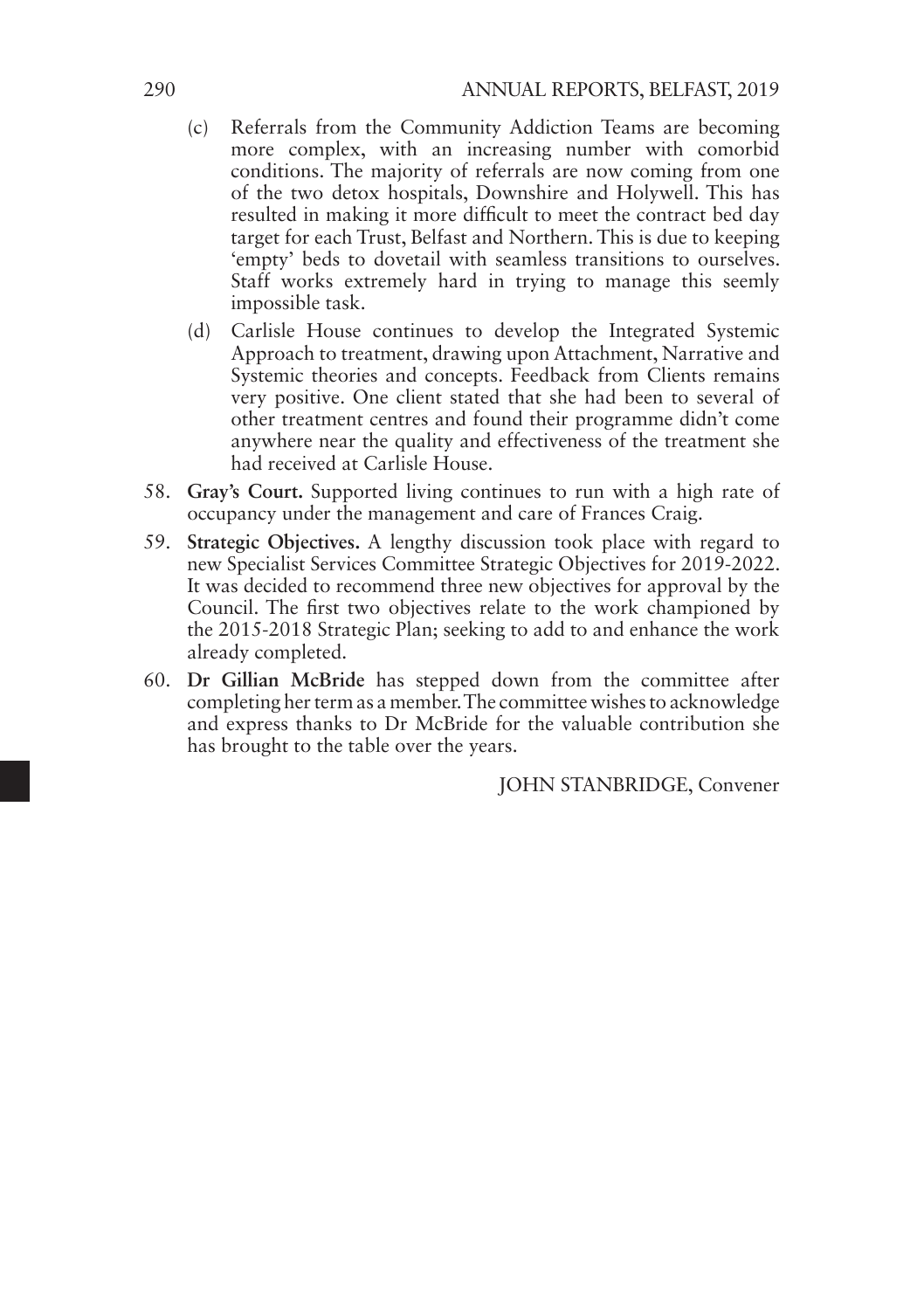# APPENDIX 1

# NEW SENIOR STAFF STRUCTURE 2019

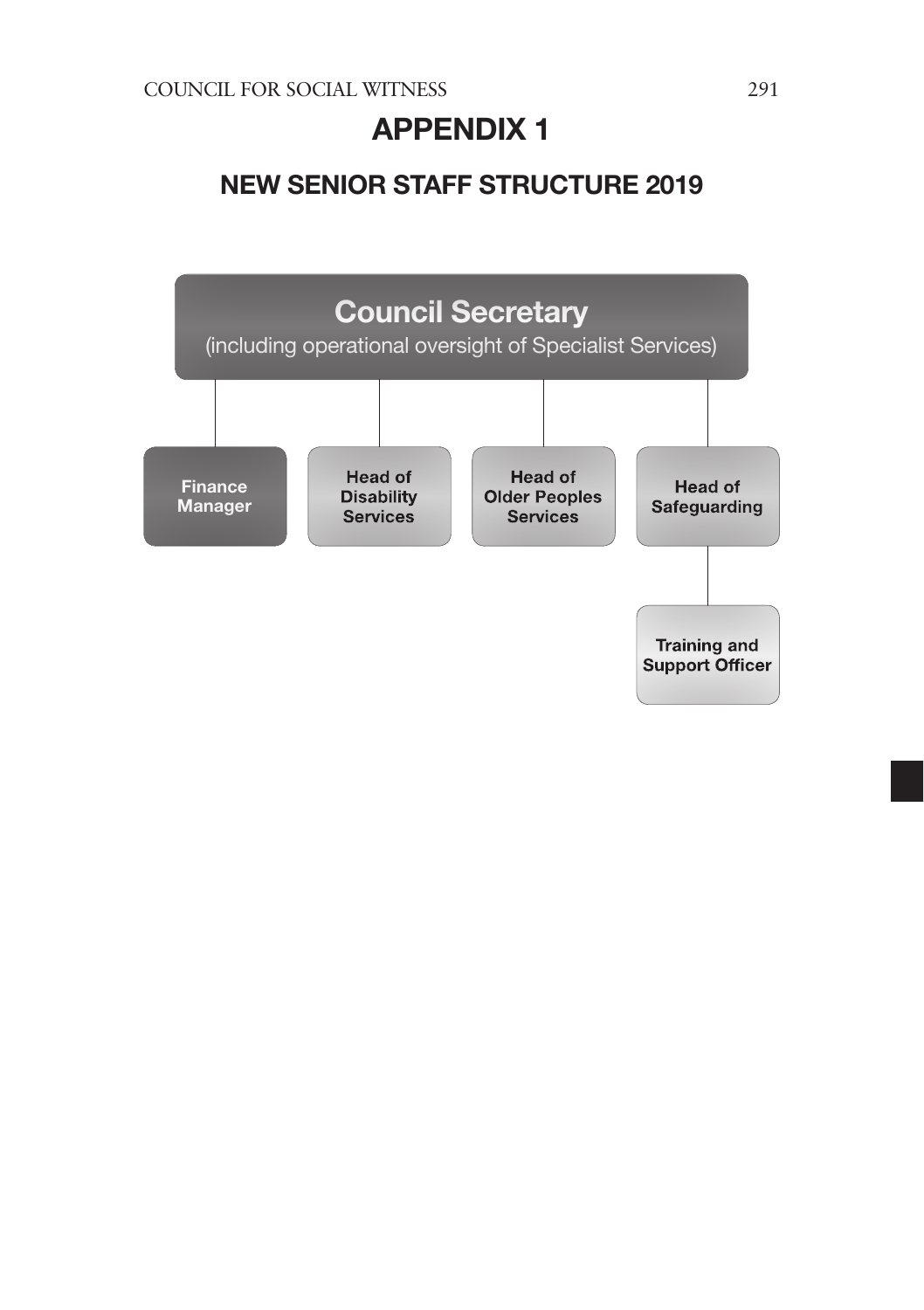## APPENDIX 2

## STRATEGIC OBJECTIVES 2019

#### Council Objectives

The Council shall deliver an effective social care service for the Presbyterian Church in Ireland and to the wider community by the provision of residential, nursing, supported housing, respite and day care, and community based programmes.

#### Strategic Objective 1

To review the structure of the Council.

#### Strategic Objective 2

To develop a Republic of Ireland Panel.

#### Strategic Objective 3

To develop a strategy to improve engagement with the whole Church.

#### Strategic Objective 4

To raise awareness of particular needs identified by our work and consider how they may be addressed.

#### Strategic Objective 5

To develop a strategy to facilitate engagement with other Councils and agencies on emerging issues.

#### Disability Services

The Disability Services Committee (DSC) – will deliver a high standard of day, residential, supported housing and respite care in all of our Units. Oversee the ministry of the Kinghan Church and wider ministry to the deaf. Contribute to the disability, health and wellbeing work of the wider Church in partnership with the Council for Congregational Life and Witness.

#### Strategic Objective 6

To expand 'Christmas Cracker' through the Task Group and explore other forms of supported respite.

#### Strategic Objective 7

To examine the viability of, and options for DSC facilities.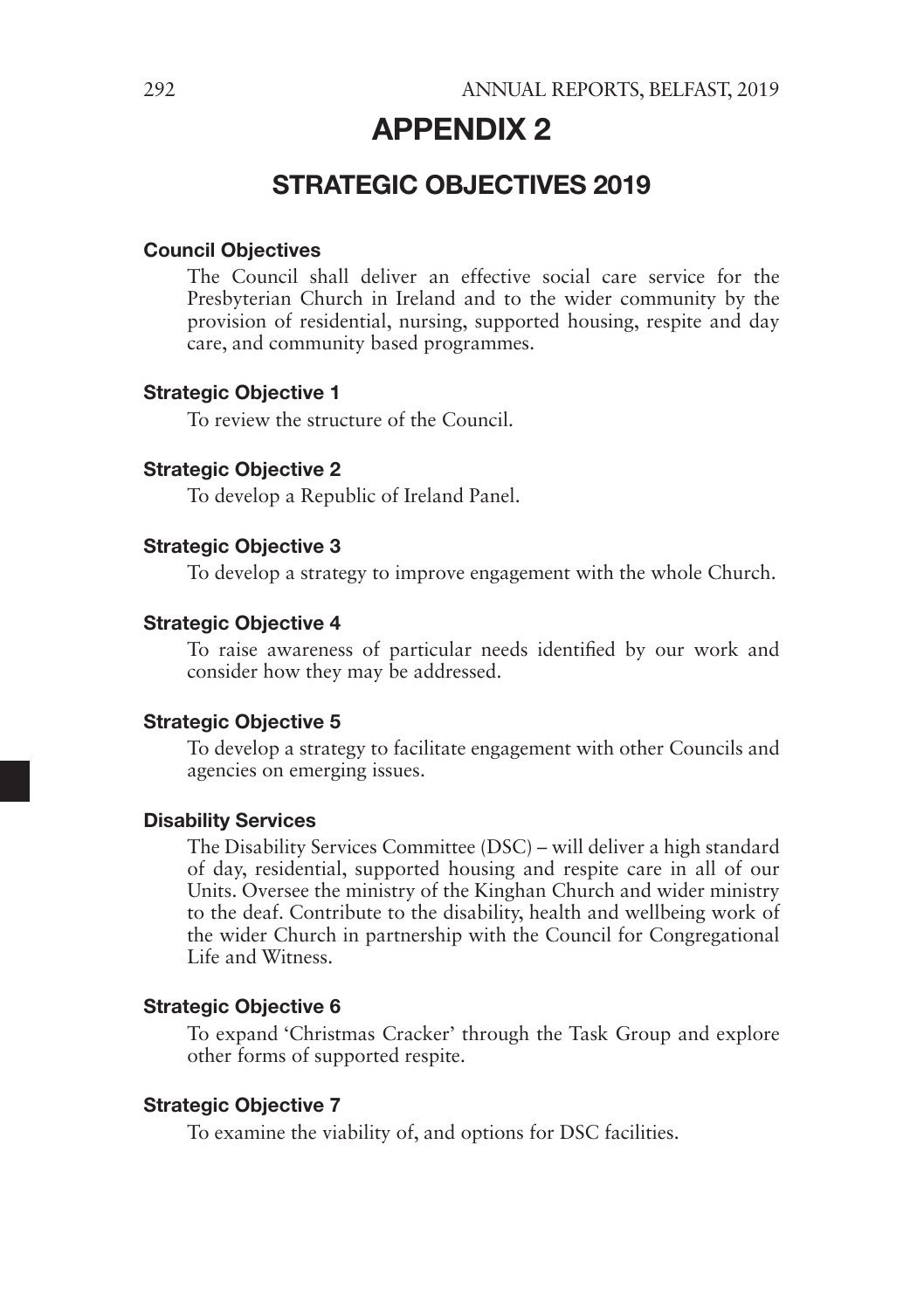#### Strategic Objective 8

To encourage the development of ministry to the deaf community through the Kinghan Task Group.

#### Strategic Objective 9

To explore and develop provision for pastoral support in DSC homes.

#### Strategic Objective 10

To explore and signpost resources for areas of disability in which DSC is not currently involved.

#### Older People Services

Older People Services Committee – will deliver a high standard of day, residential, nursing and respite care to all our users and campaign and raise awareness on behalf of older people issues and services. Support the development of the pastoral support of those requiring support in their own homes.

#### Strategic Objective 11

To examine and explore the need for additional homes throughout the island of Ireland.

#### Strategic Objective 12

To explore the role of chaplain for pastoral and spiritual care in the homes.

#### Strategic Objective 13

To encourage involvement by congregations in our homes through the 'Getting on Board' volunteer scheme.

#### Strategic Objective 14

To undertake and develop older people's ministry by seeking to share best practice throughout the denomination.

#### Taking Care Committee

Taking Care Committee (The Safeguarding Programme of the Presbyterian Church in Ireland) – creating a safe environment for all our members, users, volunteers and staff. For those working with or in contact with children and adults at risk.

#### Strategic Objective 15

To develop Taking Care 3.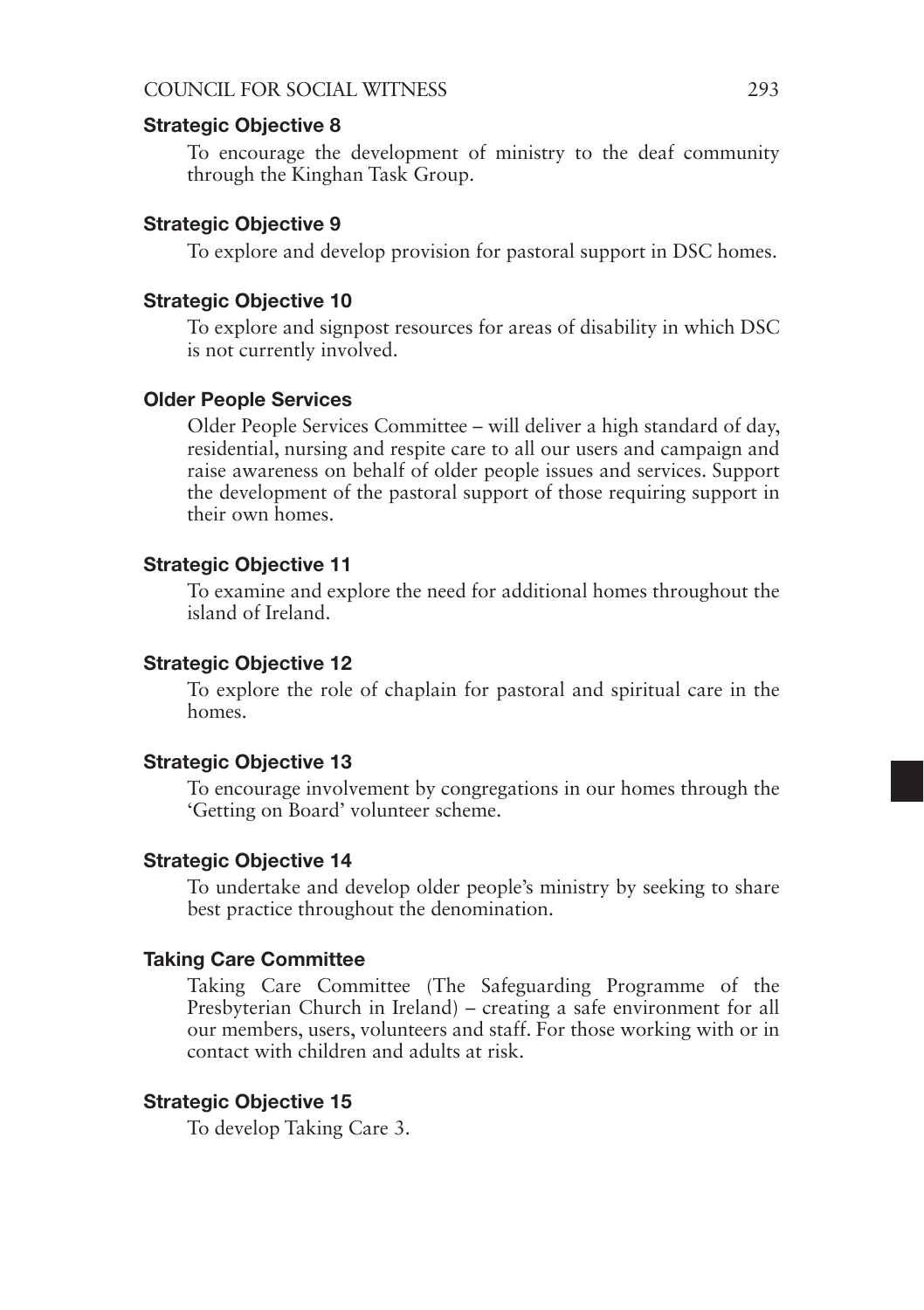#### Strategic Objective 16

To correlate results of the Taking Care Audit and review and revise training in the light of the responses.

#### Strategic Objective 17

To progress the work of the Republic of Ireland Task Group.

#### Strategic Objective 18

To raise awareness of Adult Safeguarding and, in particular, ScamwiseNI, human trafficking, domestic and sexual violence.

#### Strategic Objective 19

To raise awareness and signpost resources on the use and misuse of social media.

#### Strategic Objective 20

To develop relationships with public protection partners and other faith and voluntary groups.

#### Specialist Services

The Specialist Services Committee – will deliver a high standard of service to those with addictions, offending behaviours and who require supported housing.

#### Strategic Objective 21

To regularly review, evaluate current practices and explore new ministries within Thompson House, Carlisle House and Gray's Court.

#### Strategic Objective 22

To pursue the expansion of 'Fresh Start' within the Criminal Justice sector.

#### Strategic Objective 23

To establish a Task Group to provide a scoping study on how local churches can support individuals and existing agencies address issues regarding Mental Health and Suicide.

#### Business and Finance Panel

Business and Finance Panel – will monitor the Financial Management, Personnel Functions, Information Technology and Property Management of the Council supported by the Finance and Staffing Commission.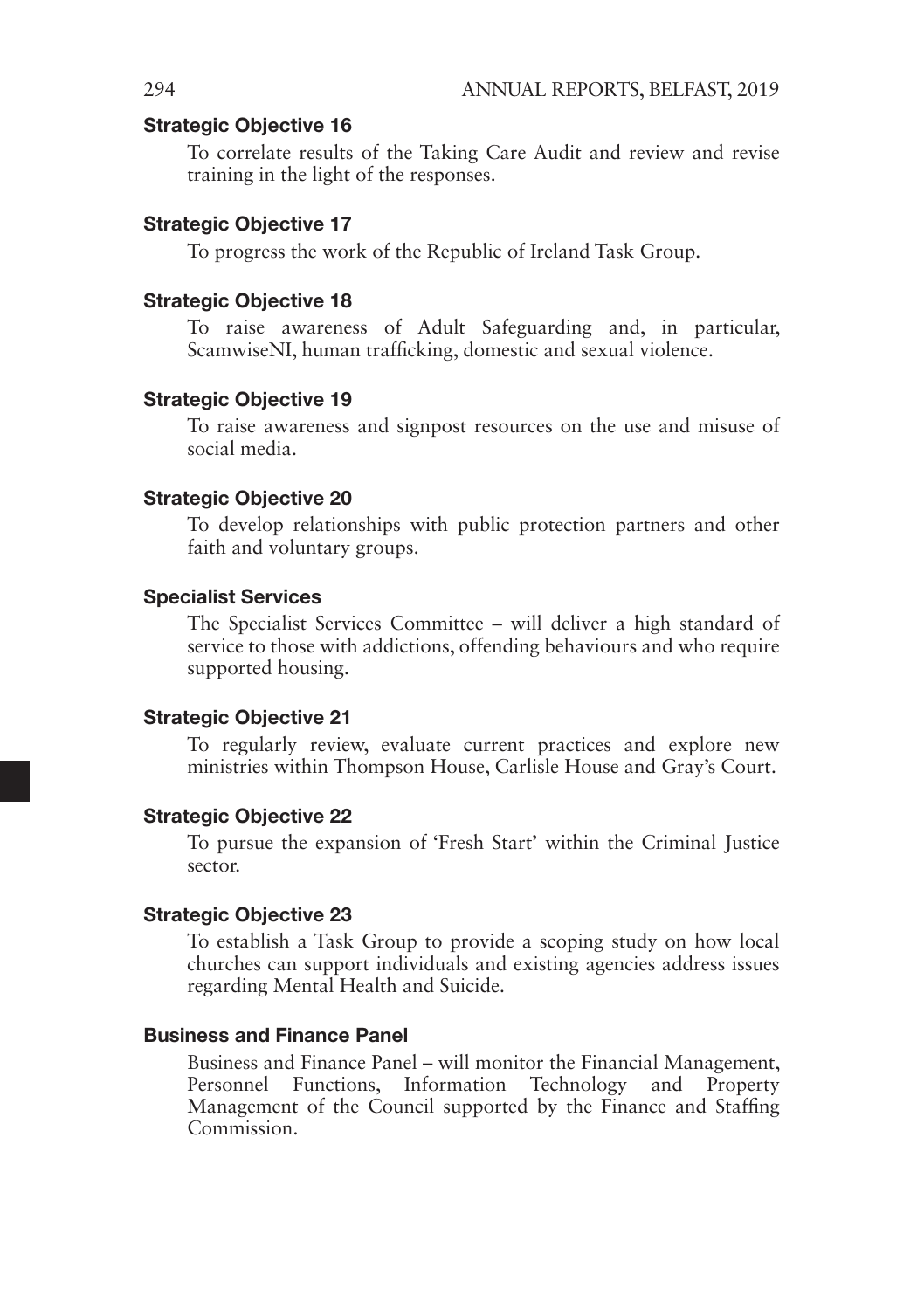#### Strategic Objective 24

To regularly review CSW terms and conditions of employment and make recommendations to ensure that we reward staff effectively and maintain competitiveness in the market place.

#### Strategic Objective 25

To promote training and development and career progression opportunities within the Council.

#### Strategic Objective 26

To provide a caring and supportive working environment for our staff.

#### Strategic Objective 27

To negotiate an IT policy which is fit for purpose in all units.

#### Strategic Objective 28

To develop a conversation with United Appeal with regards to funding.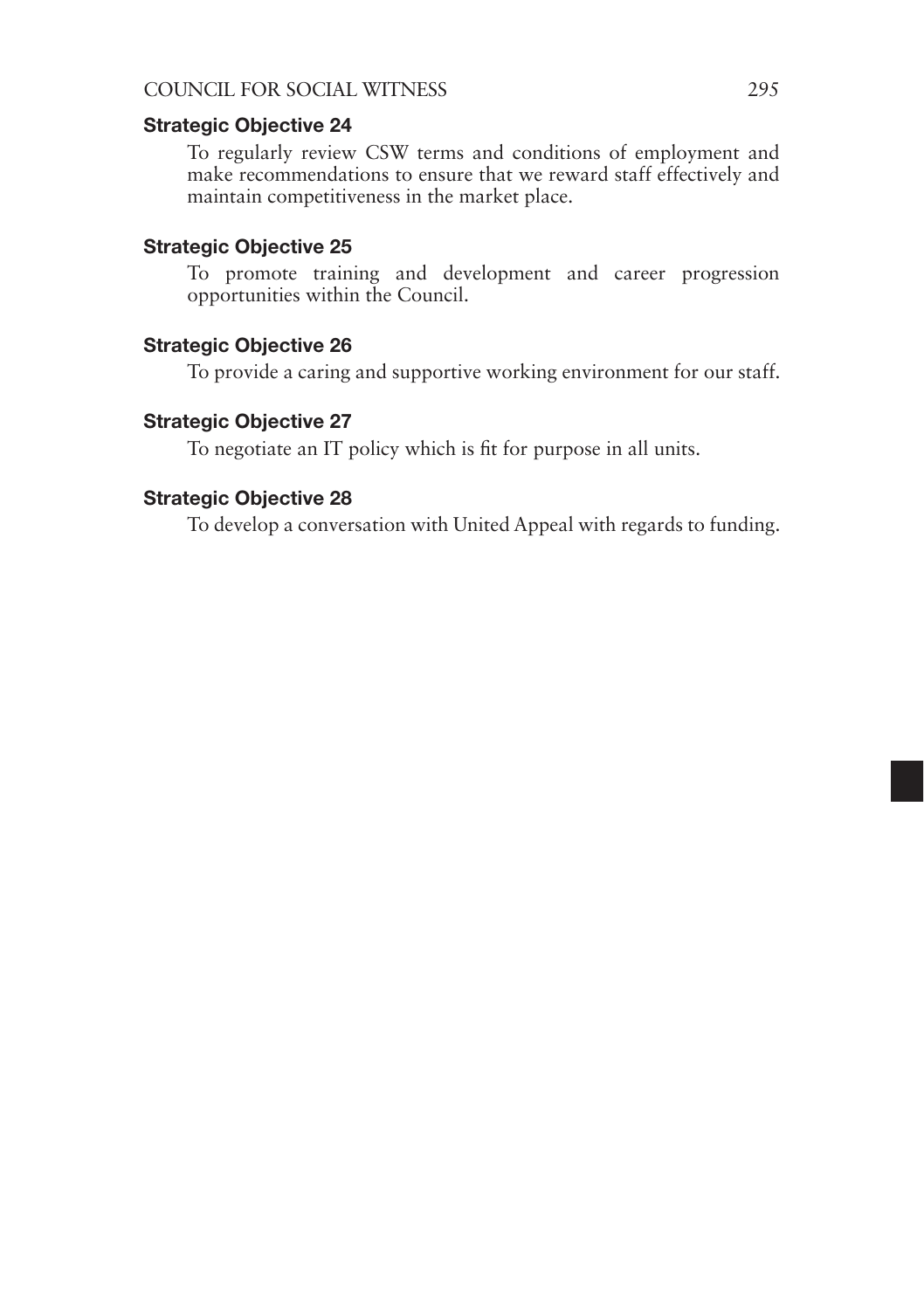# APPENDIX 3<br>HOMES AND UNITS 2019

| Home/Unit Manager               | Home name       | No of residents/ Presbytery<br>tenants |                        |
|---------------------------------|-----------------|----------------------------------------|------------------------|
| Disability Services             |                 |                                        |                        |
| Isabel Harper                   | Aaron House     |                                        | 16 East Belfast        |
|                                 |                 | $(14$ permanent<br>and 2 respite)      |                        |
| Liz Wilson                      | Willow Brook    |                                        | 9 Coleraine & Limavady |
| Isobel Leslie (Manager)         | Lawnfield House |                                        | 20 Iveagh              |
| Patrick Kerr                    |                 |                                        |                        |
| (Acting Team Leader)            |                 |                                        |                        |
| Judith Currie                   | Kinghan Church  |                                        | South Belfast          |
| (Congregational Support Worker) |                 |                                        |                        |
| Michael Williams                | Peacehaven      |                                        | 16   Dublin & Munster  |
| (Director)                      |                 |                                        |                        |
|                                 |                 |                                        |                        |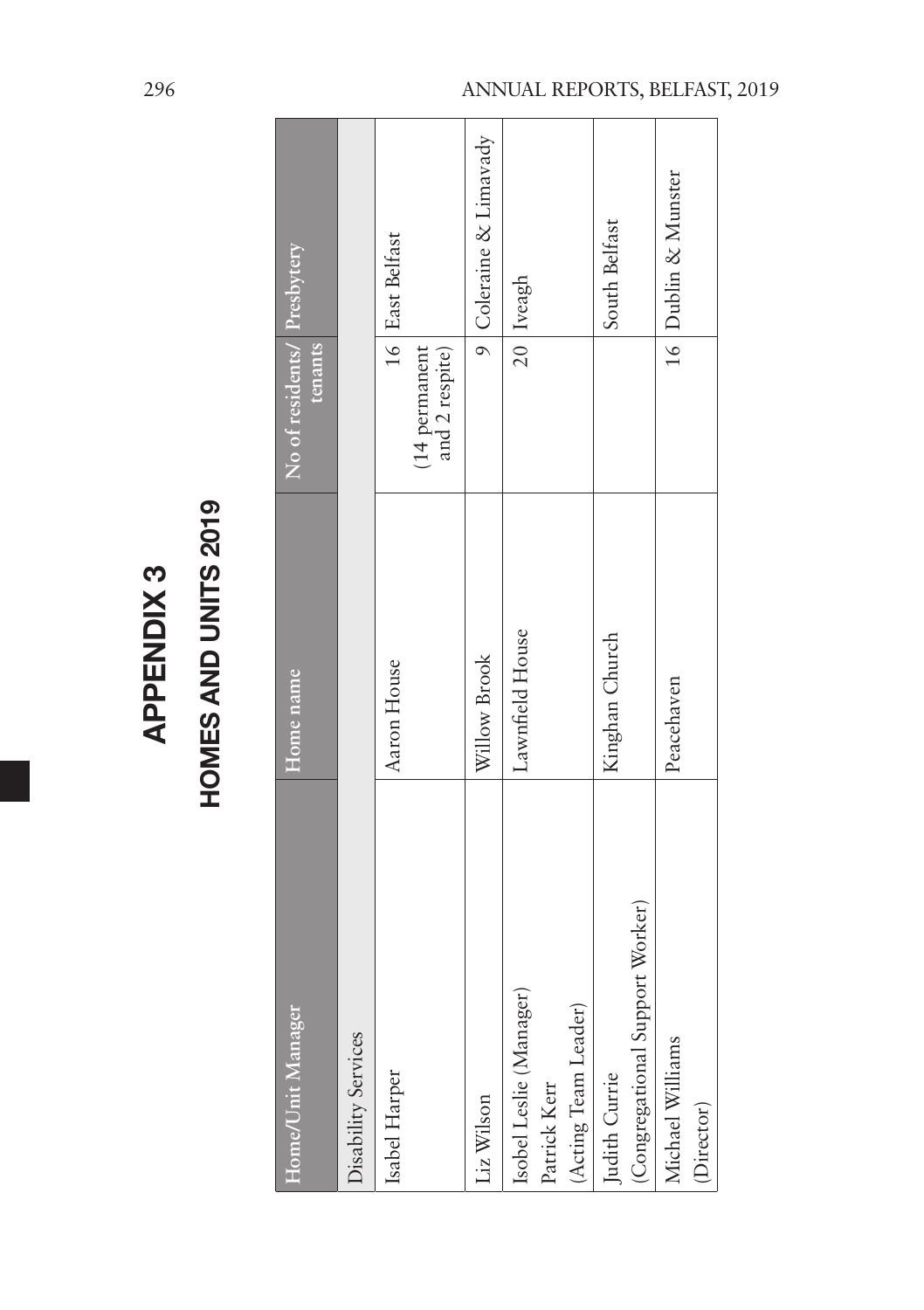| Older People Services  |                                                                                      |    |                         |
|------------------------|--------------------------------------------------------------------------------------|----|-------------------------|
| Norma Picking          | Adelaide House                                                                       |    | 44 South Belfast        |
| Rosemary Gilbey        | Corkey House                                                                         |    | 35   North Belfast      |
| Stephanie Moore-Archer | River House                                                                          | 29 | Iveagh                  |
| Anna McCaffrey         | Sunnyside House                                                                      | 45 | Ards                    |
| Jayne Bellingham       | Trinity House                                                                        |    | 50 Coleraine & Limavady |
| Janet Clements         | Harold McCauley House                                                                |    | 32 Omagh                |
| (Acting Manager)       |                                                                                      |    |                         |
| Richard Zipser         | Tritonville                                                                          |    | 40 Dublin & Munster     |
| Taking Care            |                                                                                      |    |                         |
| Head of Safeguarding   | 2-10 Fisherwick Place<br>Assembly Buildings<br>Taking Care Office<br>Belfast BT1 6DW |    |                         |
| Specialist Services    |                                                                                      |    |                         |
| David Cuthbert         | Carlisle House                                                                       |    | 12 North Belfast        |
| Frances Craig          | Gray's Court                                                                         |    | 7 North Belfast         |
| David Farrow           | W.J. Thompson House                                                                  |    | 19 North Belfast        |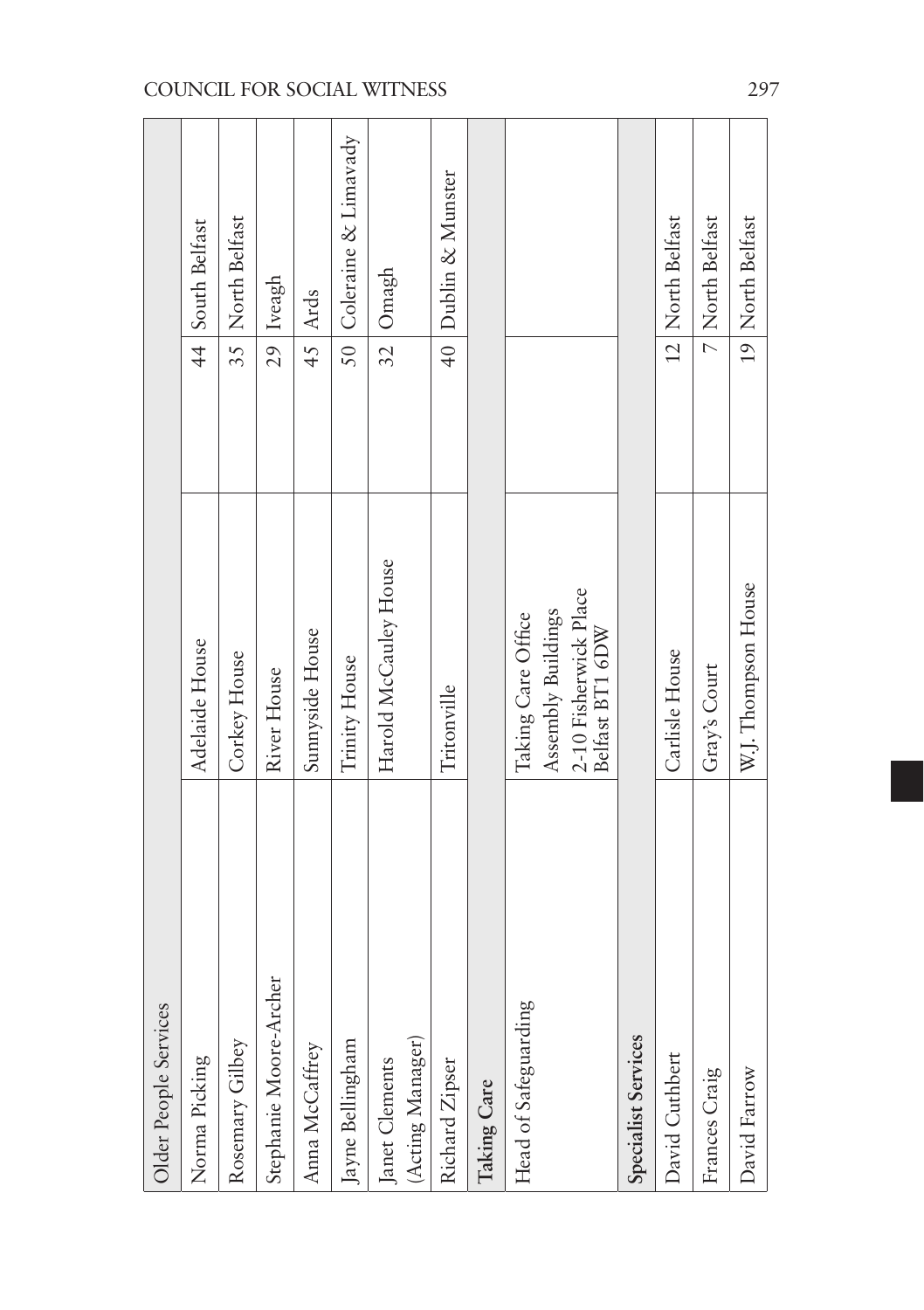# APPENDIX 4

# OLDER PEOPLE SERVICES OCCUPANCY PERCENTAGE RATES SUMMARY 2018 (%)

| Adelaide House        | 99.35 |
|-----------------------|-------|
| Corkey House          | 98.17 |
| River House           | 98.79 |
| Sunnyside House       | 95.16 |
| <b>Trinity House</b>  | 75.27 |
| Harold McCauley House | 90.65 |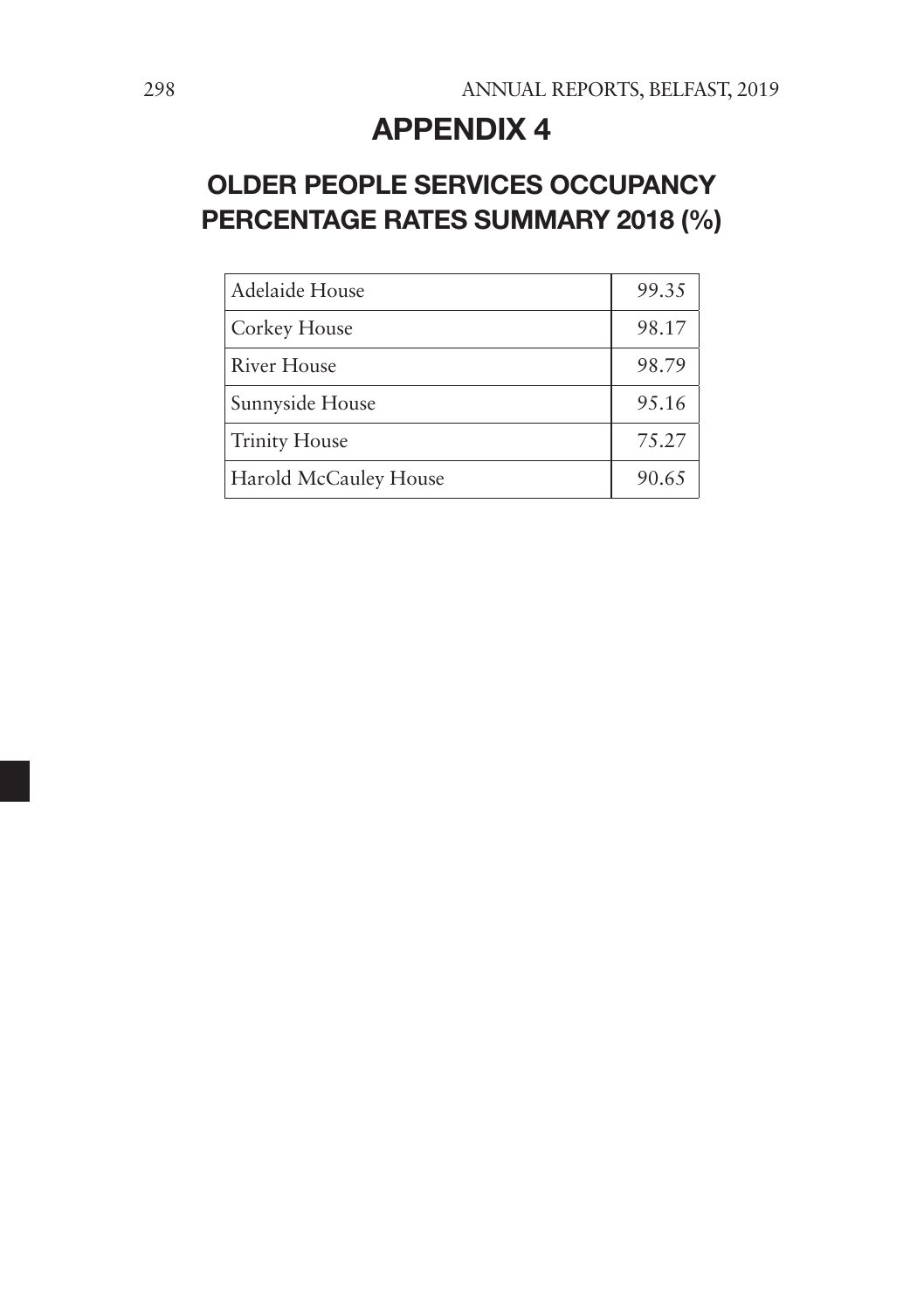# APPENDIX 5

# 2019 TAKING CARE AUDIT

## SECTION 1 - CONGREGATIONAL PROFILE

| Name of congregation _                                                      |                       |     |     |
|-----------------------------------------------------------------------------|-----------------------|-----|-----|
| Does your congregation have a<br>Child Protection (CP) Policy in place?     | YES.                  | NO. |     |
| On what date was it last reviewed? e.g. June 2017_                          |                       |     |     |
| Does safeguarding/CP appear as an agenda item<br>for Kirk Session meetings? | YFS.                  |     | NO. |
| <b>Record Keeping</b>                                                       |                       |     |     |
| <b>Designated Person</b><br>(choose more than one option if necessary)      |                       |     |     |
| Do you store information in paper or electronic files for the following:    | Paper Electronic None |     |     |
| Recruitment (references, AccessNI/Garda<br>Vetting applications)            |                       |     |     |
| Volunteer leaders / helpers (register of all leaders)                       |                       |     |     |
| Safeguarding concerns (report of concern form)                              |                       |     |     |
| Congregation<br>(choose more than one option if necessary)                  |                       |     |     |
| Do you store information in paper or electronic files for the following:    |                       |     |     |
|                                                                             | Paper Electronic None |     |     |
| Recruitment (application forms, references)                                 |                       |     |     |
| Training records (who has attended and who<br>is due to attend)             |                       |     |     |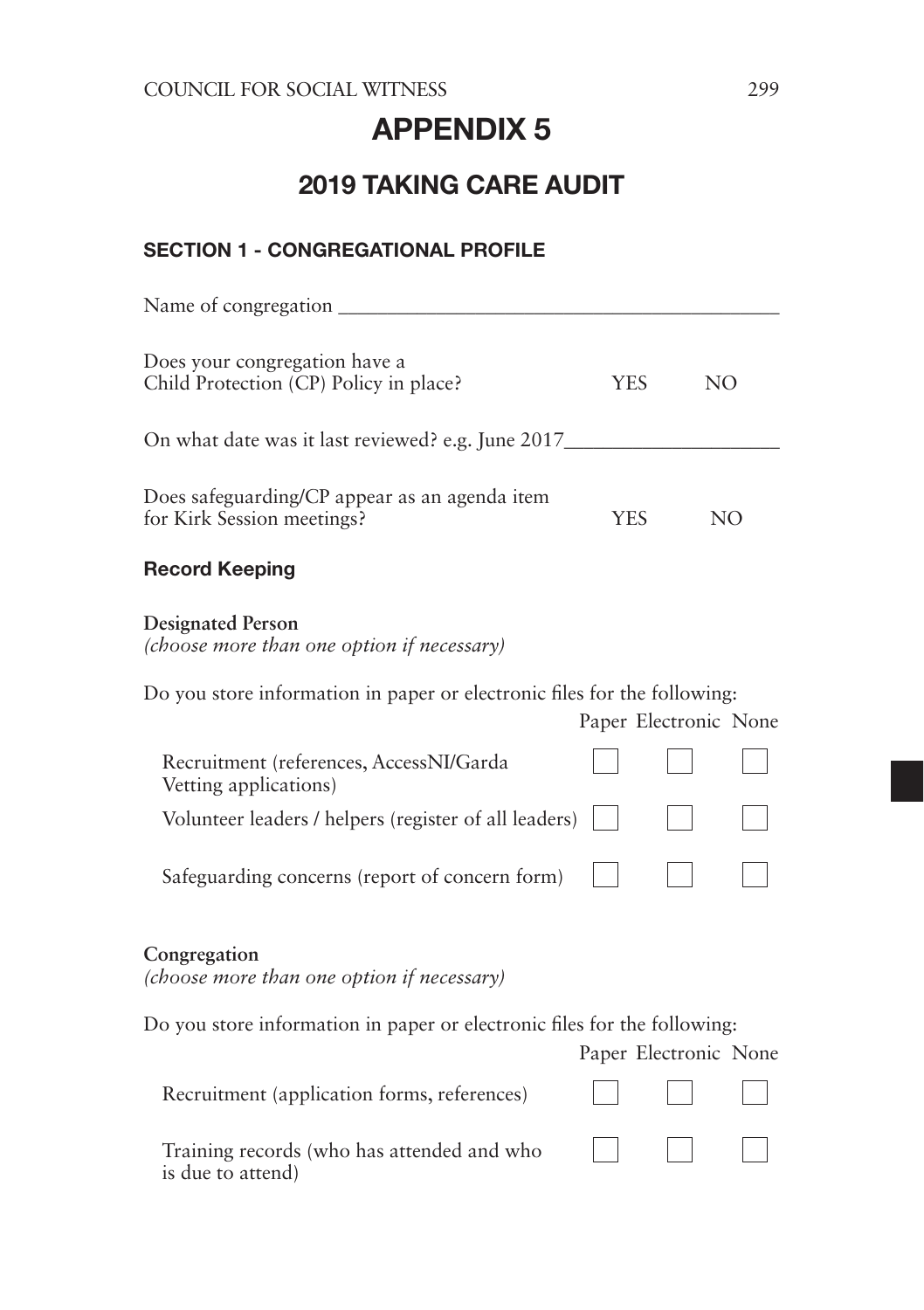## 300 ANNUAL REPORTS, BELFAST, 2019

| Parental consent (special consent,<br>residential/outing consent forms) |  |  |
|-------------------------------------------------------------------------|--|--|
| Safeguarding policy and reviews                                         |  |  |
| Accidents / incidents                                                   |  |  |
| Risk assessments                                                        |  |  |
| Leaders/helpers and contact details<br>(register of all leaders)        |  |  |
| (If applicable)                                                         |  |  |
| Personal care plans                                                     |  |  |
| Computer contract                                                       |  |  |
| Code of conduct                                                         |  |  |

#### **Independent Organisations**

An independent organisation is a group that while not operated by the church, nonetheless uses church premises e.g. Scouts, Guides, a dance teacher

List names of independent organisations using your congregation's premises:

| 1. |  |
|----|--|
| 2. |  |
| 3. |  |
| 4  |  |

Does your congregation hold documentation for independent organisations e.g. 'Sample Form of Approval for Independent Organisations wishing to use Church Premises'? *(see Section 12.16 in Taking Care Two guidelines)*

YES NO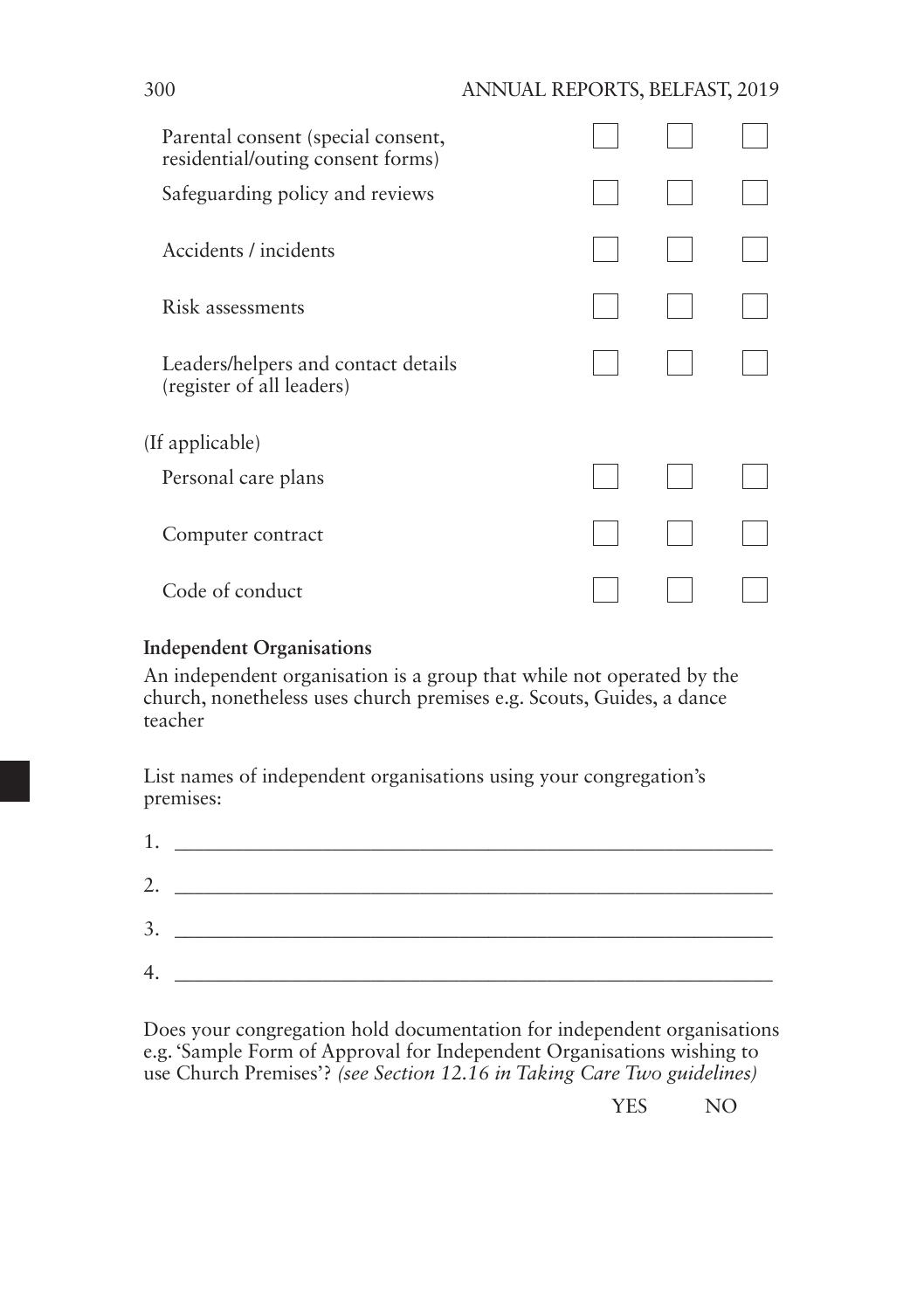How do you store information relating to their:

|                                         | Paper Electronic None |  |
|-----------------------------------------|-----------------------|--|
| Child protection/safeguarding policy?   |                       |  |
| Leaders/helpers and contact details?    | 1 1 1 1 1 1 1         |  |
| Child protection/safeguarding concerns? | 1111111               |  |
| Insurance policy?                       | .                     |  |

## SECTION 2 – CONGREGATIONAL ACTIVITIES

# **Volunteers – Working with Children and Young People**

Does your congregation have the following groups or organisations?

| <b>Christian Education</b>     | number of children attending (approx.) |
|--------------------------------|----------------------------------------|
| Sunday School(s)               |                                        |
| <b>Bible Class</b>             |                                        |
| Youth Fellowship               |                                        |
|                                |                                        |
| <b>Babies and Toddlers</b>     |                                        |
| Creche                         |                                        |
| Parents and Tots               |                                        |
| Play Group                     |                                        |
|                                |                                        |
| <b>Uniformed Organisations</b> |                                        |
| Girls Brigade                  |                                        |
| Girl Guides                    |                                        |
| Boys Brigade                   |                                        |
| Scouts                         |                                        |
| Campaigners                    |                                        |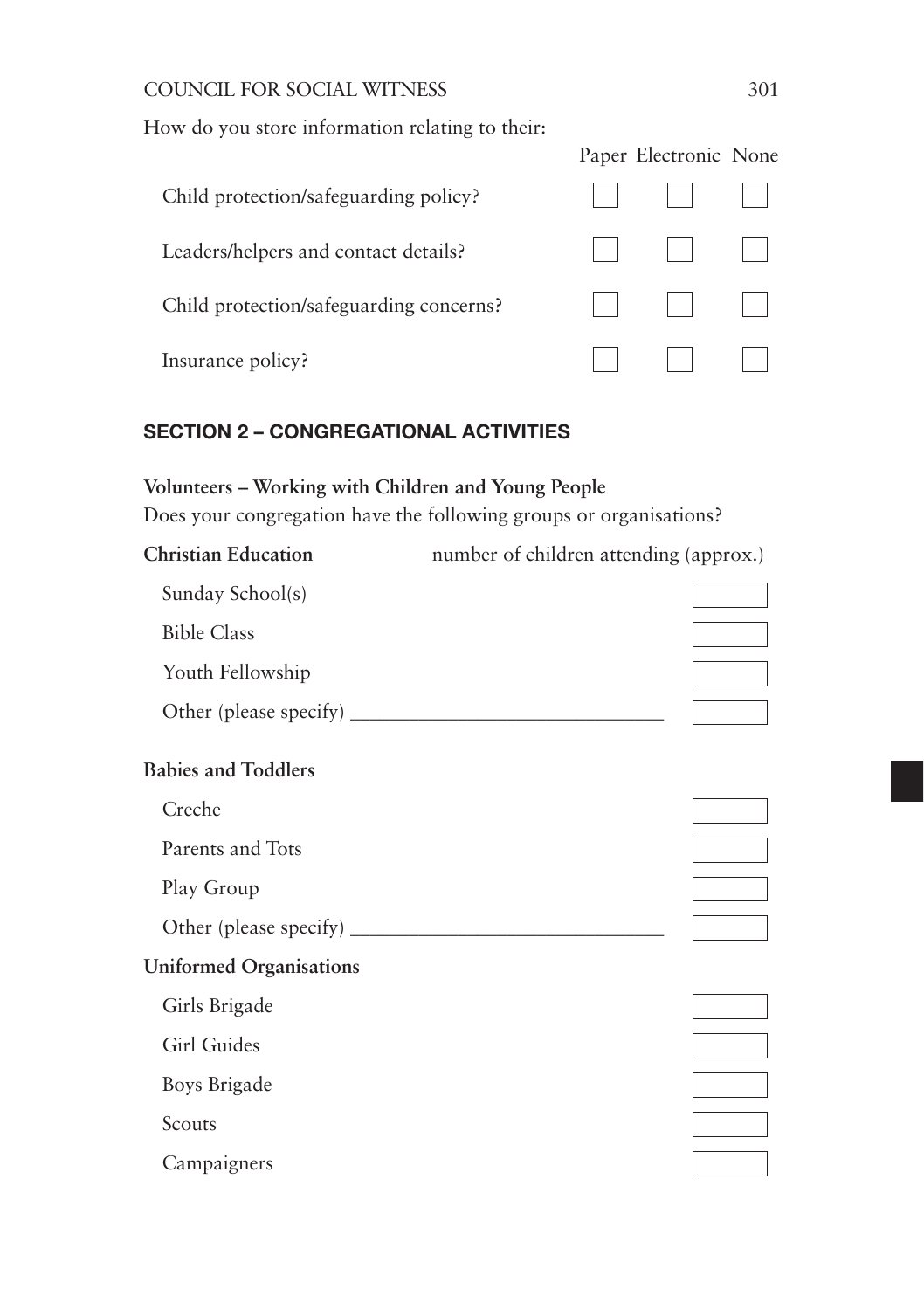#### 302 ANNUAL REPORTS, BELFAST, 2019

#### **Non-uniformed Organisations**

| Youth Club             |  |
|------------------------|--|
| Holiday Bible Club     |  |
| Afterschool/Homework   |  |
| Other (please specify) |  |

Please estimate the number of **leaders**, overall, who help out at these groups:

#### **Volunteers - Working with Vulnerable Persons / Adults at Risk**

**NI Definition:** An 'adult at risk of harm' is a person aged 18 or over, whose exposure to harm through abuse, exploitation or neglect may be increased by their personal characteristics (which may include, but are not limited to, age, disability, special educational needs, illness, mental or physical frailty or impairment of, or disturbance in, the functioning of the mind or brain) – and/or life circumstances (may include, but are not limited to, isolation, socio-economic factors and enivironmental living conditions).

**ROI Definition:** A 'vulnerable person' is an adult who may be restricted in capacity to guard him/herself against harm or exploitation. Restriction of capacity may arise as a result of physical or intellectual impairment. Vulnerability to abuse is influenced by both context and individual circumstances.

Does your congregation have the following?

| Pastoral Care Visitors                      | YFS.       | NO. |
|---------------------------------------------|------------|-----|
| Groups for Older People                     | <b>YES</b> | NO. |
| Counselling service                         | <b>YES</b> | NO. |
| People with special/additional needs groups | <b>YES</b> | NO. |
| Other (please specify)                      | YES        | NO. |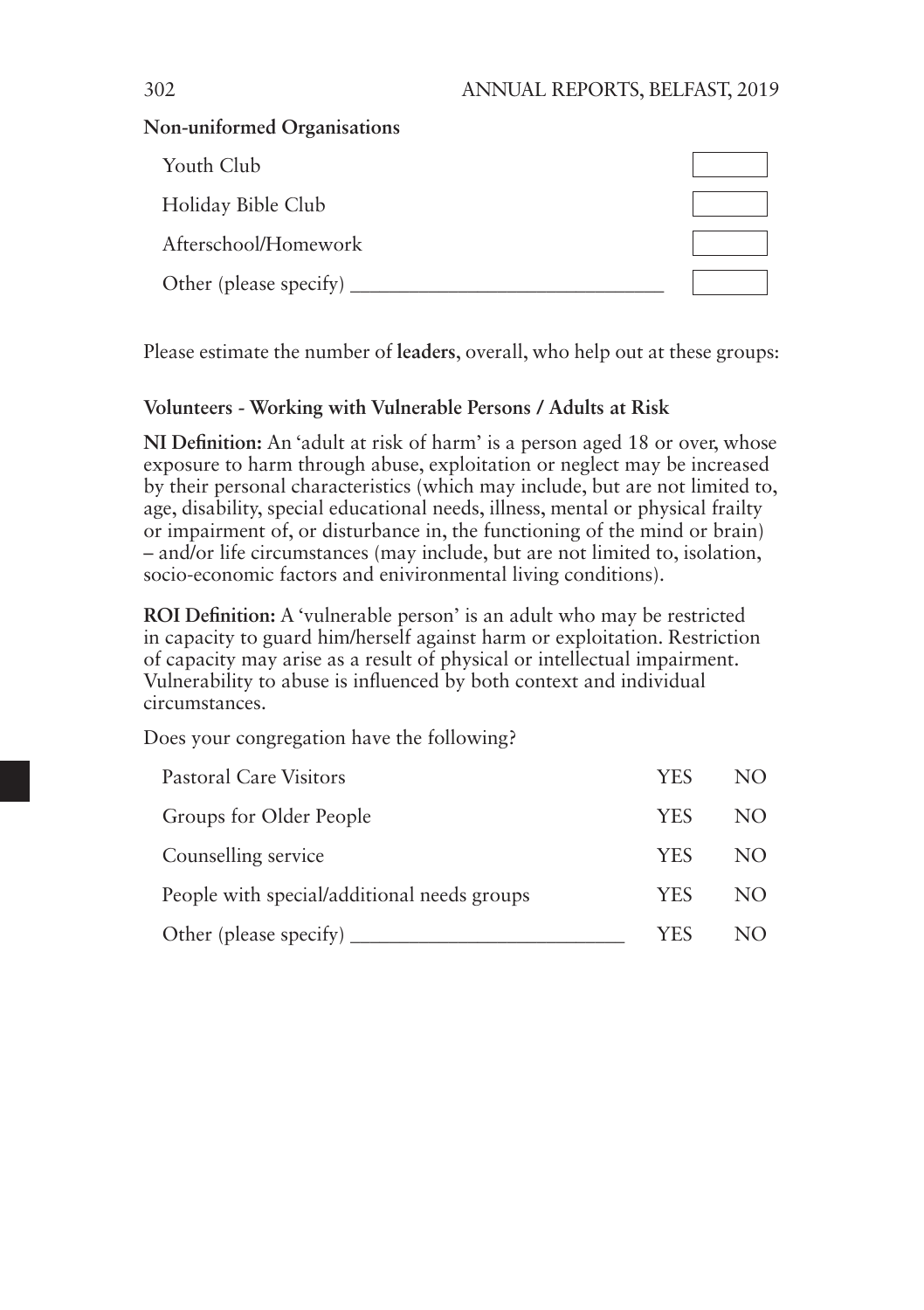Please estimate the number of **leaders**, overall, who help out at these groups:

## **Employed Staff**

Does your congregation employ the following staff?

For Children and Young People

| Playgroup Leader    | <b>YES</b> | NO <sub>1</sub> |
|---------------------|------------|-----------------|
| Youth Worker/Pastor | <b>YES</b> | NO <sub>1</sub> |
| Family Worker       | <b>YES</b> | NO <sub>1</sub> |
|                     | <b>YES</b> | NO.             |
| For Adults          |            |                 |
| Counselling Service | <b>YES</b> | NO <sub>1</sub> |
| Pastoral Worker     | <b>YES</b> | NO <sub>1</sub> |
| Family Worker       | <b>YES</b> | NO <sub>1</sub> |
|                     | <b>YES</b> | NO <sub>1</sub> |
|                     |            |                 |

## **Designated Person (DP)**

| Date of Appointment / duration in role (approx.)                 |            |     |
|------------------------------------------------------------------|------------|-----|
| Name (if more than one DP)                                       |            |     |
|                                                                  |            |     |
| Have they attended training specifically for Designated Persons? |            |     |
|                                                                  | <b>YES</b> | NO. |
|                                                                  |            |     |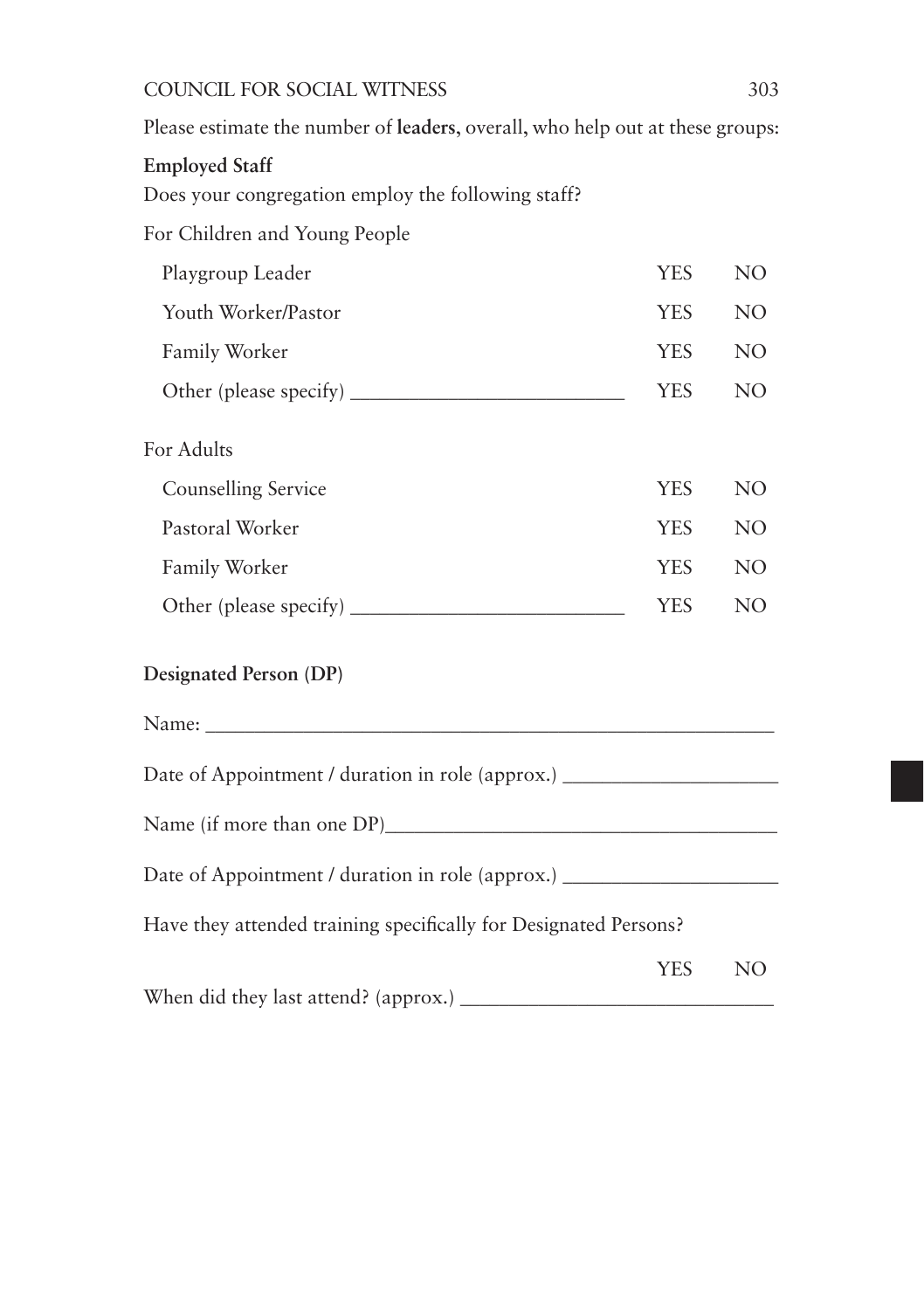What amount of the DPs time is spent on the following tasks? On a scale of 1-5 where 1 is the least amount of time and 5 is the most, please rate how time is spent on each task (circle no. as appropriate):

| Coordinating the recruitment of<br>Leaders and Helpers?                                                             | 1            | $\overline{2}$ | $\mathbf{3}$   | $\overline{4}$      | - 5 |
|---------------------------------------------------------------------------------------------------------------------|--------------|----------------|----------------|---------------------|-----|
| Coordinating AccessNI checks/Garda Vetting<br>of all relevant volunteers?                                           | $\mathbf{1}$ | 2              | 3 <sup>7</sup> | $\overline{4}$      | 5   |
| The organisation of Taking Care Training<br>for your congregation?                                                  | $\mathbf{1}$ |                |                | $2 \quad 3 \quad 4$ | 5   |
| Keeping Kirk Session and Committee updated<br>on relevant issues?                                                   | $\mathbf{1}$ |                |                | $2 \quad 3 \quad 4$ | 5   |
| Upkeep of relevant administrative duties?                                                                           | 1            |                |                | $2 \t3 \t4 \t5$     |     |
| <b>Training and Criminal Record Checks</b>                                                                          |              |                |                |                     |     |
| When did your congregation last receive<br>Taking Care Training? (approx.)                                          |              |                |                |                     |     |
| How many people attended that training event? (approx.)                                                             |              |                |                |                     |     |
| What is the total number of trained leaders you have                                                                |              |                |                |                     |     |
| currently helping? (approx.)                                                                                        |              |                |                |                     |     |
| Are all your current leaders Garda Vetted / AccessNI checked?                                                       |              |                |                |                     |     |
|                                                                                                                     |              | <b>YES</b>     |                |                     | NO. |
| Within your congregation, have you any leaders, working<br>with those with additional needs, who would benefit from |              |                |                |                     |     |
| specialised training? (If none – enter 0)                                                                           |              |                |                |                     |     |
| If so, please specify type(s) of training required:                                                                 |              |                |                |                     |     |
|                                                                                                                     |              |                |                |                     |     |
|                                                                                                                     |              |                |                |                     |     |
|                                                                                                                     |              |                |                |                     |     |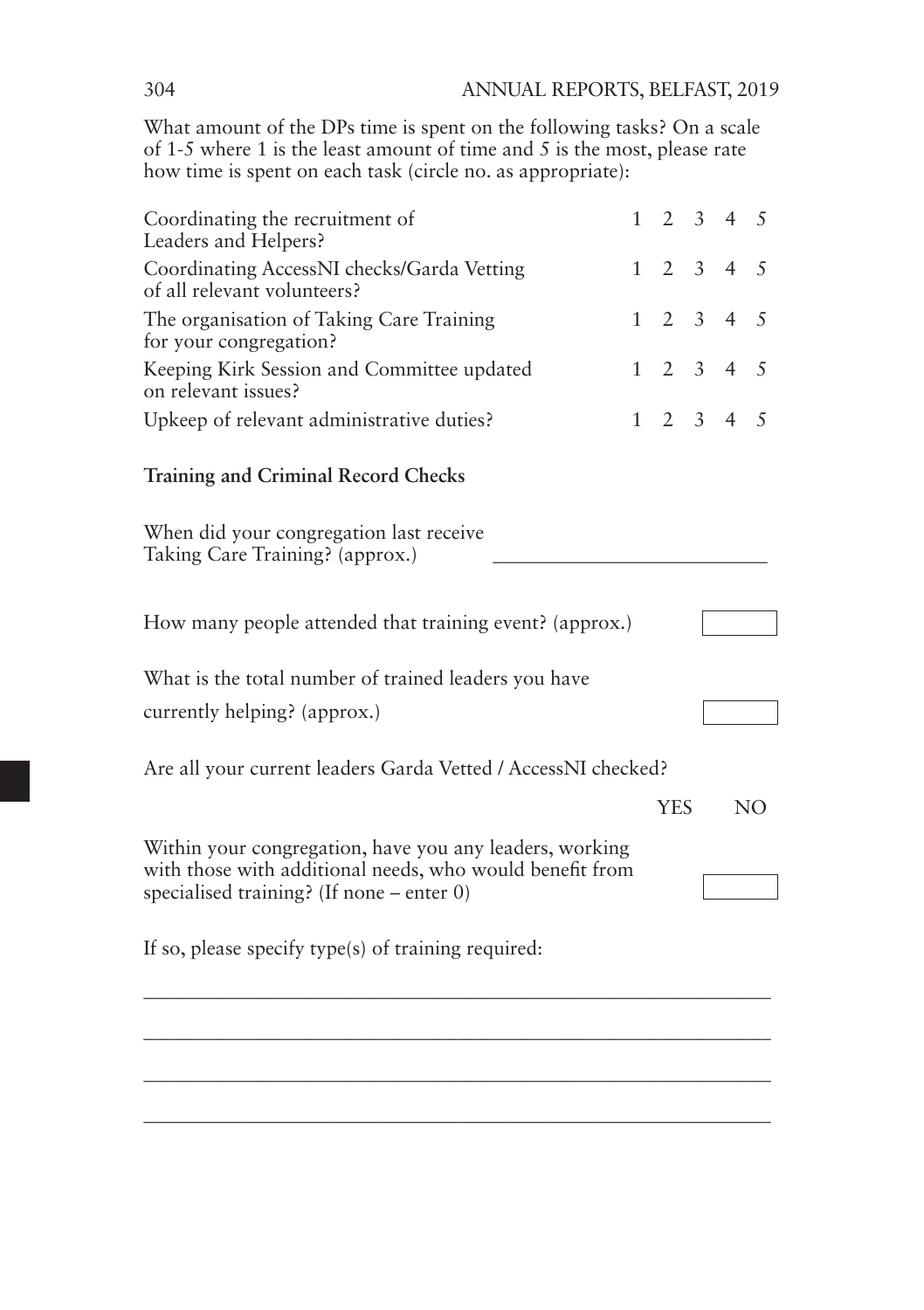## **Promotion of the Taking Care Programme**

Does your congregation:

| Display your Child Protection Policy?                         | <b>YES</b> | NO. |
|---------------------------------------------------------------|------------|-----|
| Refer to the Taking Care folder?                              | <b>YES</b> | NO. |
| Use We Care 4U ? (the pocket guide for children)              | <b>YES</b> | NO. |
| Use We Care 4U too ? (the pocket guide for leaders)           | <b>YES</b> | NO. |
| Use We Care with $U$ ? (the pocket guide for parents)         | <b>YES</b> | NO. |
| Use Taking Care of All ? (pocket guide to adult safeguarding) | <b>YES</b> | NO. |
| Use the Taking Care section of the PCI website?               | <b>YES</b> | NO. |
| Display Taking Care posters on noticeboards?                  | <b>YES</b> | NO. |
| Hold a Taking Care Sunday?                                    | YES.       | NO. |

## **Taking Care / Child Protection Issues**

Have you reported any Child Protection issues over the past 5 years?

|                                                   | YES. | NO. |
|---------------------------------------------------|------|-----|
| If you answered Yes, tell us how many there were: |      |     |

## **The Taking Care Office**

On a scale of 1-5 where 1=Very Dissatisfied, 2=Dissatisfied, 3=Good, 4=Very Good and 5=Excellent, please give an evaluation of your experience of the Taking Care Office on the following (circle no. as appropriate):

| $Accessibility -$                                 |  |  | $1 \t2 \t3 \t4 \t5 \t N/A$ |
|---------------------------------------------------|--|--|----------------------------|
| e.g. were you able to access information required |  |  |                            |
| Advice given $-$                                  |  |  | 1 2 3 4 5 N/A              |
| e.g. were staff knowledgable                      |  |  |                            |
| $Outcome-$                                        |  |  | $1 \t2 \t3 \t4 \t5 \t N/A$ |
| e.g. were you satisfied with result of contact    |  |  |                            |
| Resources –                                       |  |  | $1 \t2 \t3 \t4 \t5 \t N/A$ |
| e.g. usefulness of website; pocket guides         |  |  |                            |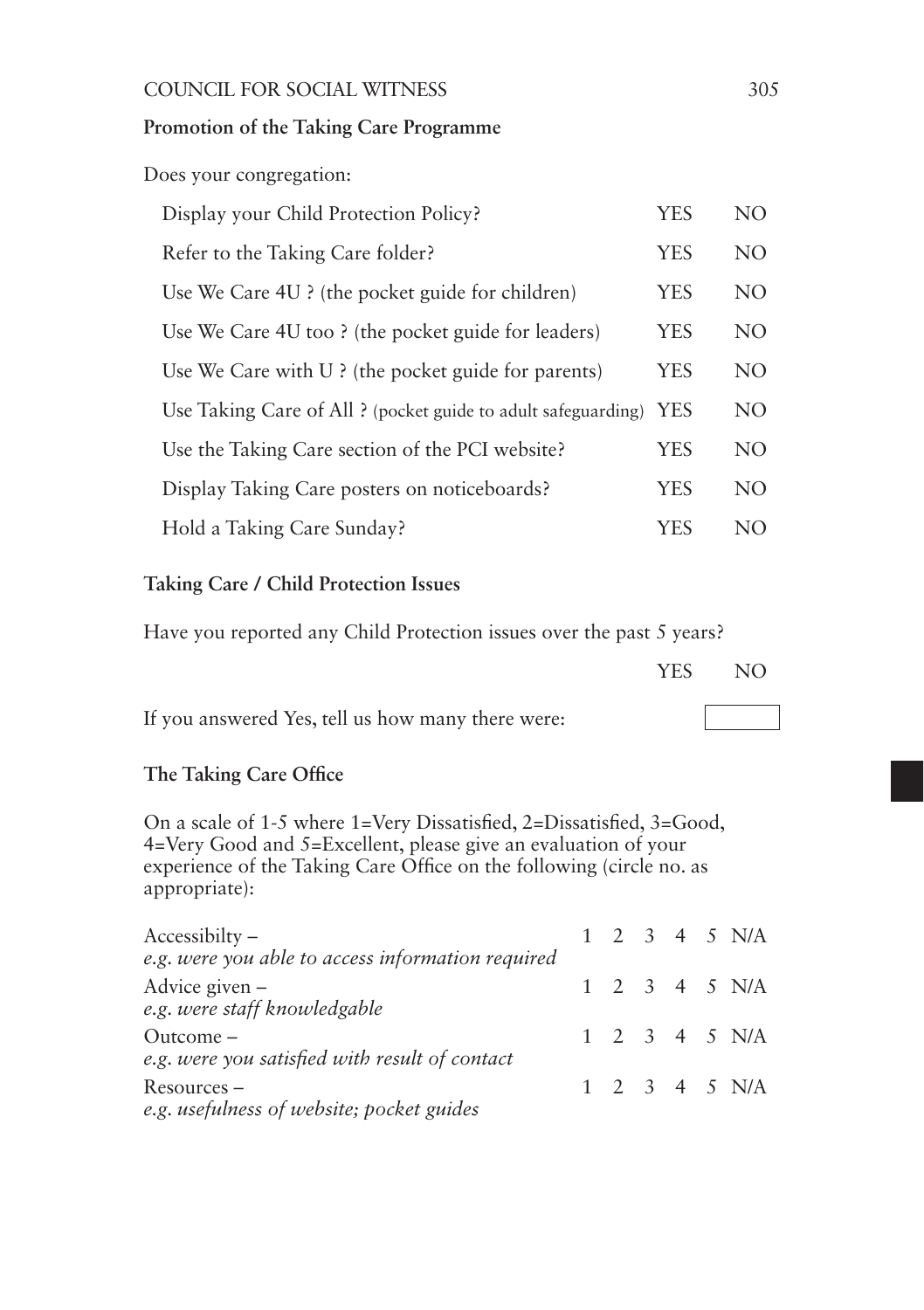## **Additional Comments**

We welcome feedback on any of the matters raised here. This is a good opportunity for you to draw our attention to the things that are important to you, so that we can consider them when planning ahead.

\_\_\_\_\_\_\_\_\_\_\_\_\_\_\_\_\_\_\_\_\_\_\_\_\_\_\_\_\_\_\_\_\_\_\_\_\_\_\_\_\_\_\_\_\_\_\_\_\_\_\_\_\_\_\_\_\_\_\_\_\_\_\_\_

\_\_\_\_\_\_\_\_\_\_\_\_\_\_\_\_\_\_\_\_\_\_\_\_\_\_\_\_\_\_\_\_\_\_\_\_\_\_\_\_\_\_\_\_\_\_\_\_\_\_\_\_\_\_\_\_\_\_\_\_\_\_\_\_

\_\_\_\_\_\_\_\_\_\_\_\_\_\_\_\_\_\_\_\_\_\_\_\_\_\_\_\_\_\_\_\_\_\_\_\_\_\_\_\_\_\_\_\_\_\_\_\_\_\_\_\_\_\_\_\_\_\_\_\_\_\_\_\_

\_\_\_\_\_\_\_\_\_\_\_\_\_\_\_\_\_\_\_\_\_\_\_\_\_\_\_\_\_\_\_\_\_\_\_\_\_\_\_\_\_\_\_\_\_\_\_\_\_\_\_\_\_\_\_\_\_\_\_\_\_\_\_\_

\_\_\_\_\_\_\_\_\_\_\_\_\_\_\_\_\_\_\_\_\_\_\_\_\_\_\_\_\_\_\_\_\_\_\_\_\_\_\_\_\_\_\_\_\_\_\_\_\_\_\_\_\_\_\_\_\_\_\_\_\_\_\_\_

\_\_\_\_\_\_\_\_\_\_\_\_\_\_\_\_\_\_\_\_\_\_\_\_\_\_\_\_\_\_\_\_\_\_\_\_\_\_\_\_\_\_\_\_\_\_\_\_\_\_\_\_\_\_\_\_\_\_\_\_\_\_\_\_

\_\_\_\_\_\_\_\_\_\_\_\_\_\_\_\_\_\_\_\_\_\_\_\_\_\_\_\_\_\_\_\_\_\_\_\_\_\_\_\_\_\_\_\_\_\_\_\_\_\_\_\_\_\_\_\_\_\_\_\_\_\_\_\_

\_\_\_\_\_\_\_\_\_\_\_\_\_\_\_\_\_\_\_\_\_\_\_\_\_\_\_\_\_\_\_\_\_\_\_\_\_\_\_\_\_\_\_\_\_\_\_\_\_\_\_\_\_\_\_\_\_\_\_\_\_\_\_\_

This form must be signed by either the Clerk of Session / Designated Person / Minister (please specify)

Signed: \_\_\_\_\_\_\_\_\_\_\_\_\_\_\_\_\_\_\_\_\_\_\_\_\_\_\_\_\_\_\_\_\_\_\_\_\_\_\_\_\_\_\_\_\_\_\_\_\_\_\_\_\_\_\_\_\_

Dated:

Name: (in BLOCK CAPITALS)

Designated Person: Do you have an email address that we can add to our records, so that you can be kept up-to-date with Taking Care news?

Email: \_\_\_\_\_\_\_\_\_\_\_\_\_\_\_\_\_\_\_\_\_\_\_\_\_\_\_\_\_\_\_\_\_\_\_\_\_\_\_\_\_\_\_\_\_\_\_\_\_\_\_\_\_\_\_\_\_\_